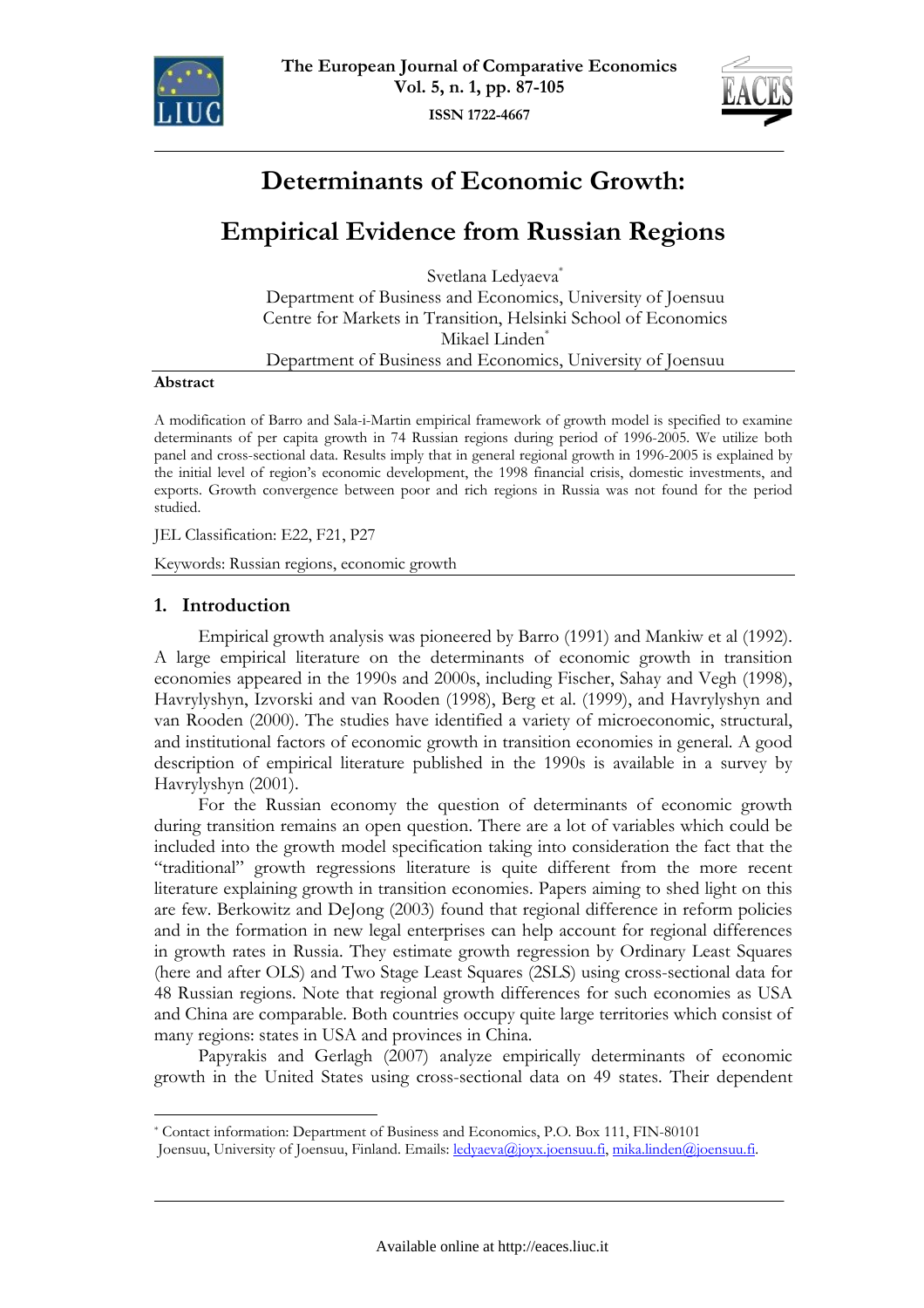variable is growth rate of Gross State Product (GRP). The regressors are initial income, natural resources, investment, schooling, openness and corruption. They found that empirical data seem to support the absolute convergence hypothesis for US states, but the data also show that natural resource abundance is a significant negative determinant of growth.

Cai, Wang and Du (2002) analyze empirically determinants of economic growth in Chinese provinces during the period 1978-1998. They estimate specification using panel data by OLS and FGLS. The finding is that (1) there is an evidence of conditional convergence in China's growth, namely, per capita GDP in the initiative year is negatively related to growth rates in following years, (2) labor market distortion negatively impacts regional growth rates, and (3) many other variables used in previous studies impact growth performance.

Dermurger (2000) utilizes the same empirical panel data framework as Cai, Wang and Du (2002) to analyze panel data from a sample of 24 Chinese provinces (excluding municipalities) throughout the 1985 to 1998 period. The estimation of a growth model shows that, besides differences in terms of reforms and openness, geographical location and infrastructure endowment did account significantly for observed differences in growth performance across provinces. The significant and negative coefficient associated to the logarithm of lagged GDP per capita indicates a catch-up phenomenon among Chinese provinces.

This paper attempts to find some evidence on the determinants of economic growth across Russian regions. As the background of empirical analysis of regional determinants of economic growth in Russia is very small, our focus is on the traditional factors of economic growth. Special emphasize is put on dynamic panel data methods to control for endogeneity problems found in growth empirics. We use also the Oaxaca-Blinder decomposition method to examine the extent to which differences in growth rates between sub-samples of relatively poor and rich Russian regions can be explained by differences in specified factors of economic growth. According to neoclassical theory lower-income countries tend to grow faster than higher-income countries. The Oaxaca-Blinder decomposition helped us to find further evidence on the factors of convergence between lower-income and higher-income regions in present day Russia.

The main results of our paper are the following. We found that conditional convergence is relevant across the Russian regions during the transition period. Domestic investment and export can be considered as important factors of economic growth in Russia. The Oaxaca-Blinder analysis produced some evidence on the relative magnitudes of different factors of convergence across Russian regions, e.g. that initial GRP per capita plays an important role here along with domestic investments.

The reminder of the paper is constructed as follows. Section 2 describes the background theory for the empirical model. Section 3 describes the data and variables. Section 4 gives the estimation methods. Section 5 reports the results with some discussion. Some additional results are given Section 6, and Section 7 concludes.

## **2. Empirical model**

Growth regression studies have been used to explain differences in economic performance across nations and regions. Assuming diminishing returns to capital, neoclassical growth theory predicts a convergent growth trend among nations or regions, i.e. poor countries or regions tend to grow faster than rich ones (Mankiw,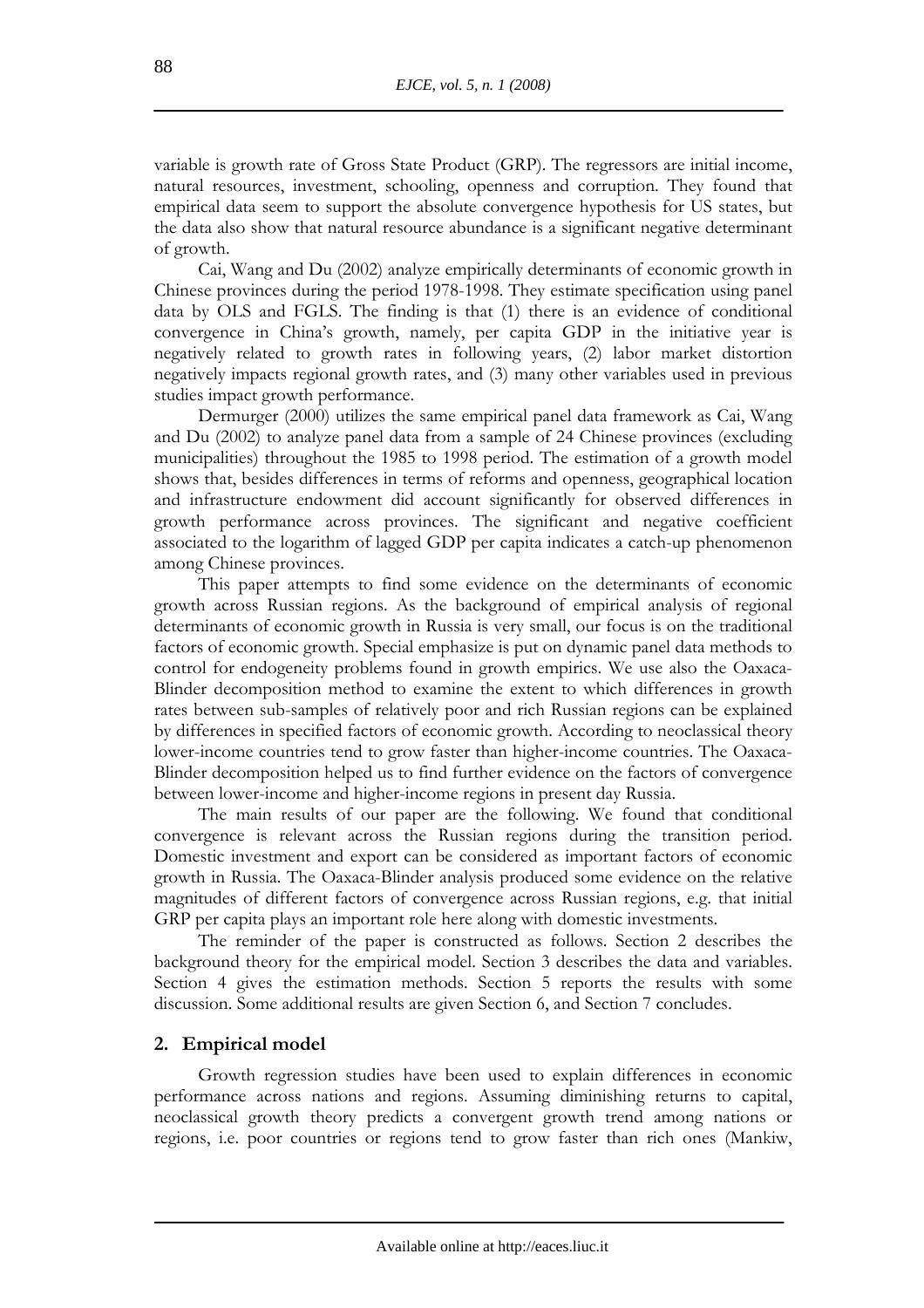Romer, & Weil, 1992). Islam (1995) was first to propose a dynamic panel data approach to modifying the Mankiw-Romer-Weil model.

Assume each region *i* has a following production function:

$$
Y_t = F(K_t, L_t, X_t) \tag{1}
$$

where  $Y_t$  is the total production at time  $t$ ,  $F(t)$  is a concave production function with homogeneity degree of one, *Kt* is the stock of physical capital, *Lt* is the labour force, and *Xt* is a vector of all other relevant production inputs. The properties of production function allow us to write it in the labour intensive form, i.e.

$$
Y_t / L_t = F(K_t / L_t, I, X_t / L_t) \Rightarrow y_t = f(k_t, x_t). \tag{2}
$$

Time differentiation of Eq. 2) gives

$$
\frac{dy_t}{dt} = f_1 \frac{dk_t}{dt} + \sum_{j=2}^{N} f_j \frac{dx_{j,t}}{dt}
$$
 [3]

Let  $y_t^*$  denote the steady-state level of income per effective worker, and let  $y_t$  be its actual value at any time *t*, where *t* is the period average as in Islam (1995). Approximating around the steady state the pace of convergence is given by

$$
\frac{\partial \ln y_t}{\partial t} = \lambda (\ln y_t^* - \ln y_t) \tag{4}
$$

where  $\lambda$  is the speed of convergence. This equation implies for given  $\ln y_t^*$  and  $\ln y_{t-1}$ 

$$
\ln y_t = (1 - e^{-\lambda t}) \ln y_t^* + e^{-\lambda t} \ln y_{t-1}
$$
 [5]

hjkj

Because equation (5) holds at any time, it can be rewritten by subtracting oneperiod lag,  $\ln y_{t-1}$ , from both sides:

$$
\Delta \ln y_t = (1 - e^{-\lambda t}) \ln y_t^* + (e^{-\lambda t} - 1) \ln y_{t-1}
$$
 [6]

Equation (3) expresses the convergence process of growth rate over time. It implies convergence in growth rates, conditional on the steady-state growth rate. Equation (6) is a general feature of the neoclassical growth model, without relying on the Mankiw-Romer-Weil approximation. That is, if the steady-state growth rates are identical across countries, the actual growth rates must convergence.

In order to estimate the described scheme in panel data regressions we use the empirical framework suggested by Barro and Sala-I-Martin (1995) adopted for panel data (see, e.g., Soto 2000, Carcovic and Levine 2002, Laureti and Postiglione 2005). This framework relates real per capita growth rate to initial levels of state variables, such as the stock of physical capital and the stock of human capital, and to control variables. Following the idea of Barro and Sala-I-Martin (1995), we assume that a higher level of initial per capita GRP reflects a greater stock of physical capital per capita. Following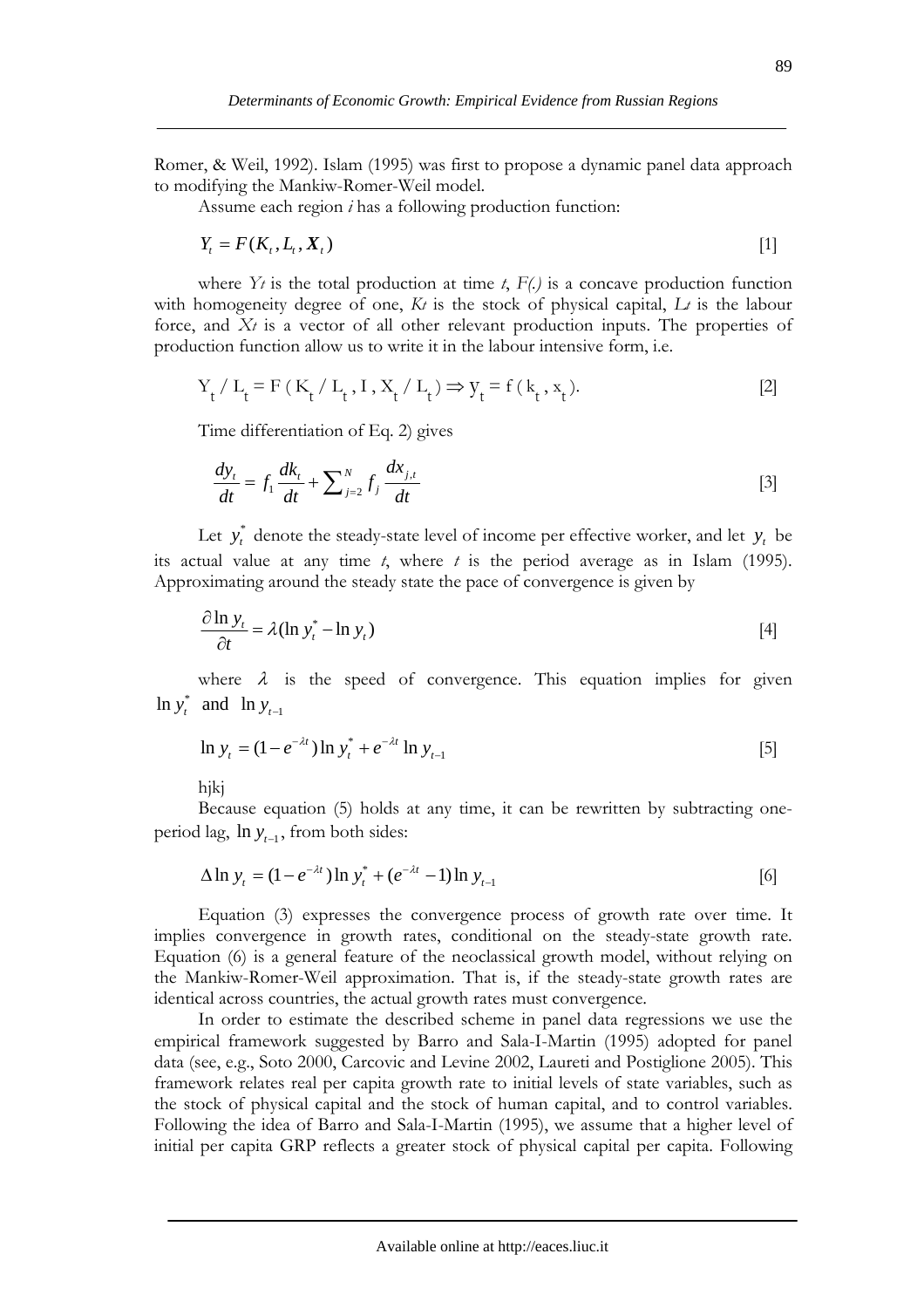Soto (2000), we also assume that the initial stock of human capital is reflected in the lagged value of per capita output in the short-run. The neoclassical growth model predicts that, for given values of the control variables, an equiproportionate increase in initial levels of state variables reduces the growth rate. Thus we can approximate equation (6) with reference to Eq. 2) and Eq.  $3$ <sup>1</sup>

$$
\Delta \ln y_{it} = \alpha_1 \ln y_{i,t-1} + \alpha_2 \ln k_{i,t} + \beta' \ln x_{it}
$$
\n[7]

where  $y_{i,t}$  is per capita GRP in region *i* (*i*=1,...,74)<sup>2</sup> in period *t* (*t*=1996,...,2005),  $y_{i,t-1}$  is (initial) per capita GRP in region *i* in period *t-1*,  $\alpha_1$  is a negative parameter reflecting the convergence speed,  $\alpha_2$  is a positive parameter giving the impact of capital-labour ratio to per capita GRP growth rate,  $\boldsymbol{x}_{i}$ , together with  $k_{i}$ , is a row vector of control variables in region  $i$  during period  $t$  with associated parameters  $\beta$ .

## **3. Data and variable choice**

We use five control variables which can be viewed as important factors in the Russian economy's regional development in the analyzed period. They are represented in Table 1.

| Variable                                                                                                                                                                                                                                                                                                                                                    | Description                                                                       |
|-------------------------------------------------------------------------------------------------------------------------------------------------------------------------------------------------------------------------------------------------------------------------------------------------------------------------------------------------------------|-----------------------------------------------------------------------------------|
| Dummy_1998                                                                                                                                                                                                                                                                                                                                                  | Dummy variable for the year 1998 of major financial crisis in Russia              |
| $ln(I/N)_{i,t}$                                                                                                                                                                                                                                                                                                                                             | Natural logarithm of per capita domestic investment                               |
| $ln(Exp/N)_{i,t}$                                                                                                                                                                                                                                                                                                                                           | Natural logarithm of per capita export                                            |
| $ln(R/N)_{i,t}$                                                                                                                                                                                                                                                                                                                                             | Natural logarithm of resource index                                               |
| ln(FDI/N)i,t                                                                                                                                                                                                                                                                                                                                                | Natural logarithm of per capita Foreign Direct Investment (here and<br>after FDI) |
| $\mathcal{L}$ $\mathcal{L}$ $\mathcal{L}$ $\mathcal{L}$ $\mathcal{L}$ $\mathcal{L}$ $\mathcal{L}$ $\mathcal{L}$ $\mathcal{L}$ $\mathcal{L}$ $\mathcal{L}$ $\mathcal{L}$ $\mathcal{L}$ $\mathcal{L}$ $\mathcal{L}$ $\mathcal{L}$ $\mathcal{L}$ $\mathcal{L}$ $\mathcal{L}$ $\mathcal{L}$ $\mathcal{L}$ $\mathcal{L}$ $\mathcal{L}$ $\mathcal{L}$ $\mathcal{$ | $\overline{z}$ $\cdots$ $\overline{z}$ $\cdots$ $\overline{z}$                    |

**Table 1. Control variables\*** 

*\*) all variables are for region i =1,…,74 in period t =1996,…,2005* 

First we include a dummy variable for the year 1998, to control for the major financial crisis that occurred in Russia. The second variable is the natural logarithm of per capita domestic investment in physical capital,  $ln(I/N)_{i,t}$ , i.e. investment originated from Russia, in million dollar in year 2000 prices<sup>3</sup>. According to the existing theory and most empirical findings we expect this to be positively related to the dependent variable. Note that we do not use capital stock here as a variable. Instead we have the change of stock, i.e. investment per capita, as source of economic growth. The lagged stock effects operate via the lagged output per capita variable.

<sup>1</sup> Instead we could have assumed that production function in Eq. 2) is Cobb/Douglas type and loglinearize it.

<sup>&</sup>lt;sup>2</sup> Actually there are 89 regions in Russia. We exclude from the analysis the autonomous territories, which are included in other regions. These are Neneckij, Komi-Permyatckij, Hanty-Mansijskij, Yamalo-Neneckij, Dolgano-Neneckij, Evenkijskij, Ust-Ordynskij and Aginskij Buryatskij, and Koryakskij. Regions for which most data are missing, namely Ingushetiya, Chechnya, Kalmykiya, Alaniya, Mari-el and Chukotka, are also excluded.

<sup>&</sup>lt;sup>3</sup> The transformation was done using the USA deflator, which is 100 for the year of 2000.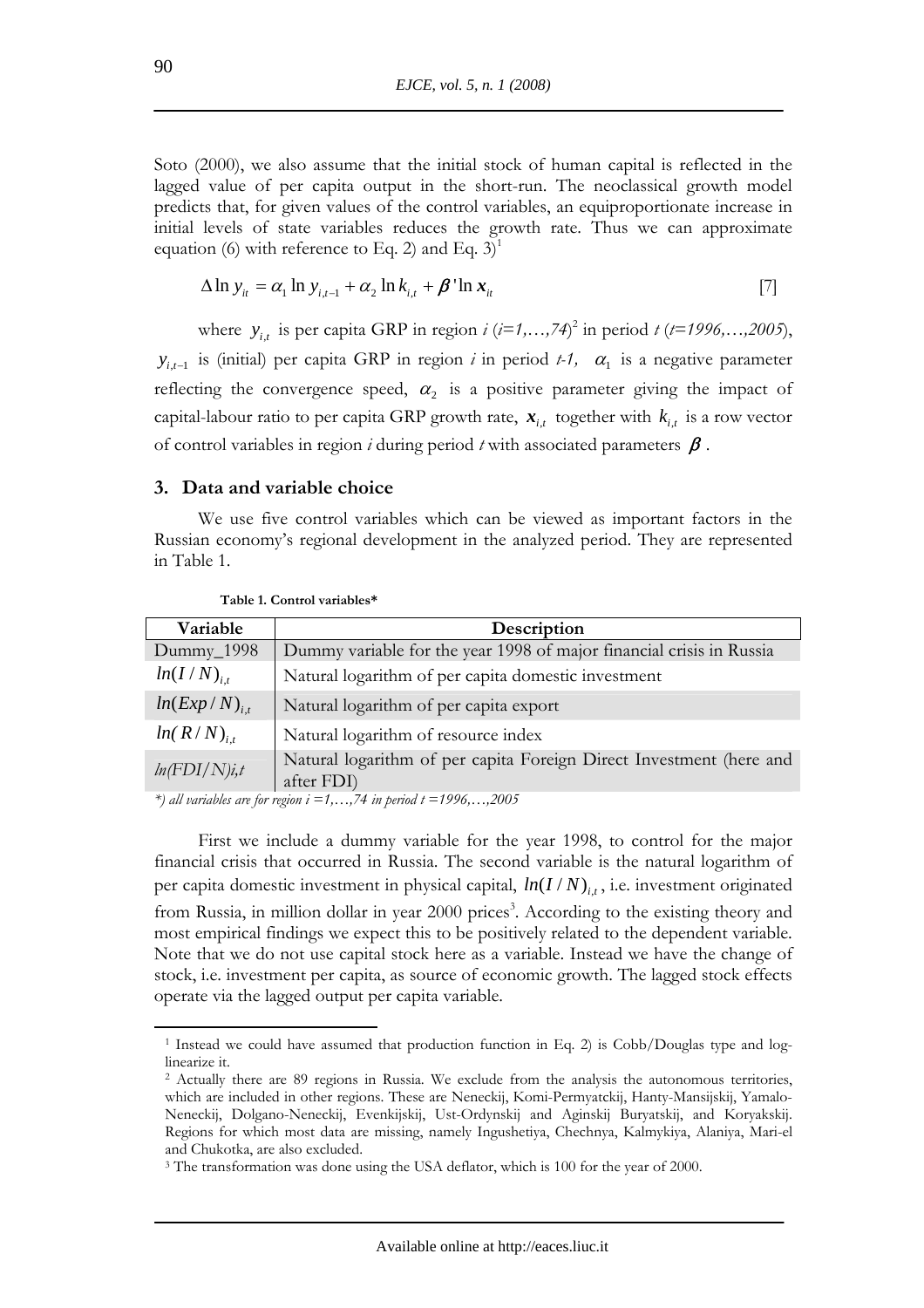The third variable is the natural logarithm of per capita export (from region *i* to abroad),  $ln(Exp/N)_{i}$ , in million dollars at year-2000 prices. This variable was included to predict the positive contribution of the degree of openness of the regional economy to economic growth. We add this variable to test the hypothesis of export-led economic growth in Russia during transition. This proposition is also based on recent finding of Awokuse (2007) that trade stimulates economic growth in three transition economies, namely Bulgaria, Czech Republic and Poland.

The fourth variable, the natural logarithm of the resource index,  $ln(R/N)$ <sub>it</sub> (for calculation details, see Appendix 1), was included because of the high dependence of Russian economy on natural resources. In accordance with the aggregate production function approach in the short run, the natural resources stock is positively related to economic growth and is treated as an additional input. As we operate with a short period of only 10 years (1996-2005) of the present transitory phase of the Russian economy, we expect this variable to have some importance for the Russian regional growth process. However historic experience across countries provides support to the hypothesis that resource scarce economies often outperform resource-abundant countries in terms of economic growth. A number of recent studies has described and analysed the resource curse hypothesis (Gylfason, 2000, 2001ab, Leite and Weidmann 1999, Papyrakis and Gerlagh 2004, Rodriguez and Sachs 1999, Sachs and Warner 1995, 1997, 1999a). The conclusion is widely accepted: natural riches tend to frustrate rather than promote economic growth. Thus it is important to investigate if the resource abundance (in particular oil and gas abundance) retards or stimulates regional growth in Russia.

The last variable included in our specification is natural logarithm of FDI per capita in million dollars in year-2000 prices. Most theoretical and empirical findings imply that FDI has a strong positive growth impact on the recipient economy (see, e.g., theoretical studies of Dunning and Narula 1996, Borenstein, Gregorio and Lee 1998, Markusen and Venables 1999, and empirical studies of Balasubramanyam, Salisu and Sapsford 1996, Bende-Nabende and Ford 1998, Soto 2000, Li and Liu 2005). For the Russian economy the question of aggregate FDI impact on economic growth remains an open question.

The source of all data used is Russia's regions yearbooks published yearly by Goskomstat (Russian State Statistical Agency). We are aware that Russian statistics suffer from a bad data problem. However Goskomstat is the only public source of Russian statistics. We are also aware that the estimated period is a transition period in Russia characterized for macro instability. This also may cloud the estimation results. We carefully examined the data and found that the main source of instability in it is financial crisis of 1998. Before and after this year the dynamics of variables is more or less stable. Thus by introducing a dummy variable for the year of 1998 we partly solve this problem.

Empirical panel data studies on growth are generally carried out for periods of around 30 years, with five-year or three-year average observations (see e.g. Barro and Lee 1994, Caselli, Esquivel and Lefort 1996, Carcovic and Levine 2002). Our estimation time period is limited to 10 years (1996-2005) since 1) relatively short transition period of the Russian economy (15 years), 2) capital inflows into Russia have been registered by the state statistical authorities only since 1995, and 3) the data for all the other variables are available only since 1996. Thus we follow Soto (2000) and Laureti and Postiglione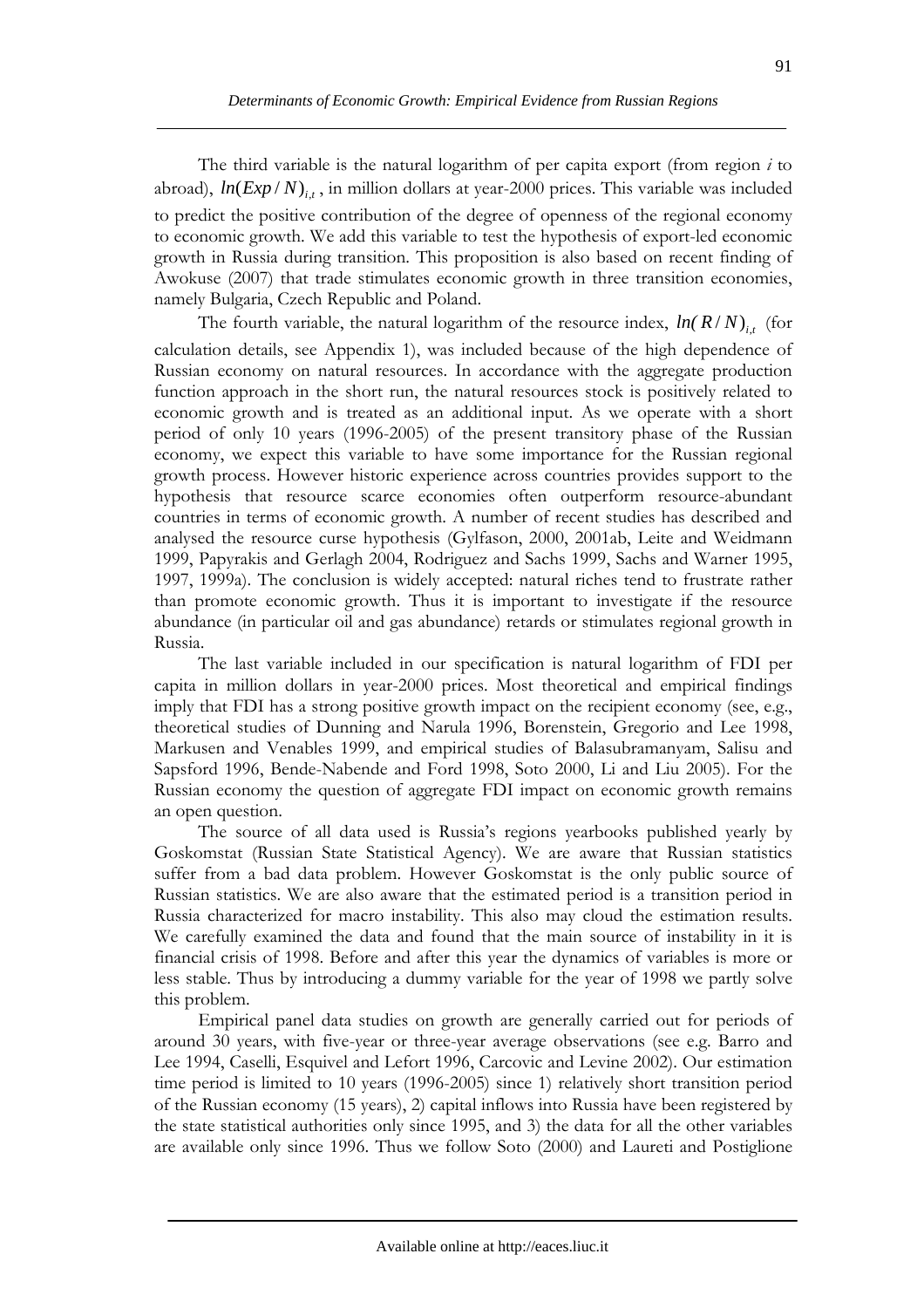(2005) and utilize yearly data in our estimations. The summary statistics of all the variables involved in baseline estimation is represented in Appendix 2.

#### **4. Econometric Methods**

The specified growth adjustment model (Eq. 7, above), is estimated with panel data allowing for region and time specific components. That is

$$
\Delta \ln y_{it} = \alpha_1 \ln y_{i,t-1} + \alpha_2 \ln (I/N)_{it} + \beta_1 \ln (Exp / N)_{it} + \beta_2 \ln (R / N)_{it} +
$$
  
 
$$
\beta_3 \ln (FDI / N)_{it} + \beta_4 D1998 + \nu_i + \tau_t + \varepsilon_{it}
$$
 [8]

where  $v_i$  is a region-specific effect,  $\tau_i$  is a period-specific effect common to all regions, and  $\varepsilon$ <sub>*i*</sub> is the error term.

The fixed effect (FE) and random effect (RE) estimators of the panel data model with lagged dependent variable in the set of regressors produces biased coefficient estimates with small samples. The basic problem of using least square methods is that the lagged dependent variable is correlated with the error term, as the dependent variable  $lny_i$  is a function of  $v_i$ , and it immediately follows that  $lny_i$  is also a

function of  $v_i$  (for details, see e.g. Baltagi, 2002, pp. 129-131)<sup>4</sup>.

In order to cope with the above mentioned problems estimators based on the General Method of Moments (GMM) are employed, which are consistent for  $N \to \infty$ with fixed T. We exploit the GMM-DIFF (GMM based on differenced variables) procedure of Arellano and Bond (1991). This calls for first differencing and using lags of the dependent and explanatory variables as instruments for the lagged dependent and endogenous right hand side variables.

In general, the GMM estimator can be viewed as simultaneous estimation of a system of equations, one for each year, using different instruments in each equation and restricting the parameters to be equal across equations. First-differencing the equations removes the individual effects  $v_i$ , thus eliminating a potential source of omitted variables bias estimation, and removes the problems of series non-stationary. Note also that one of the advantages of using a dynamic model is that both short-run and long-run elasticities can be obtained.

As linear GMM estimators, the Arellano-Bond estimators have one- and two-step variants. Bond (2002, p.9-10) pointed out that: "...a lot of applied work using these GMM estimators has focused on results for the one-step estimator than the two-step estimator. This is partly because simulation studies have suggested very modest efficiency gains from using the two-step version, even in the presence of considerable heteroskedasticity…. Simulation studies have shown that the asymptotic standard errors tend to be much too small, or the asymptotic t-ratios much too big, for the two-step estimator, in sample size where the equivalent tests based on the one-step estimator are quite accurate. Windmeijer (2000) provides a formal analysis of this issue, and proposes a finite-sample correction for the asymptotic variance of the two-step GMM estimator which is potentially very useful in this class of models." In our study we report two-step variants of the estimators (we also did one-step estimation, but as the results are quite

<sup>4</sup> However we estimated fixed effects and random effects models for robust-checking purposes (for detail section 5).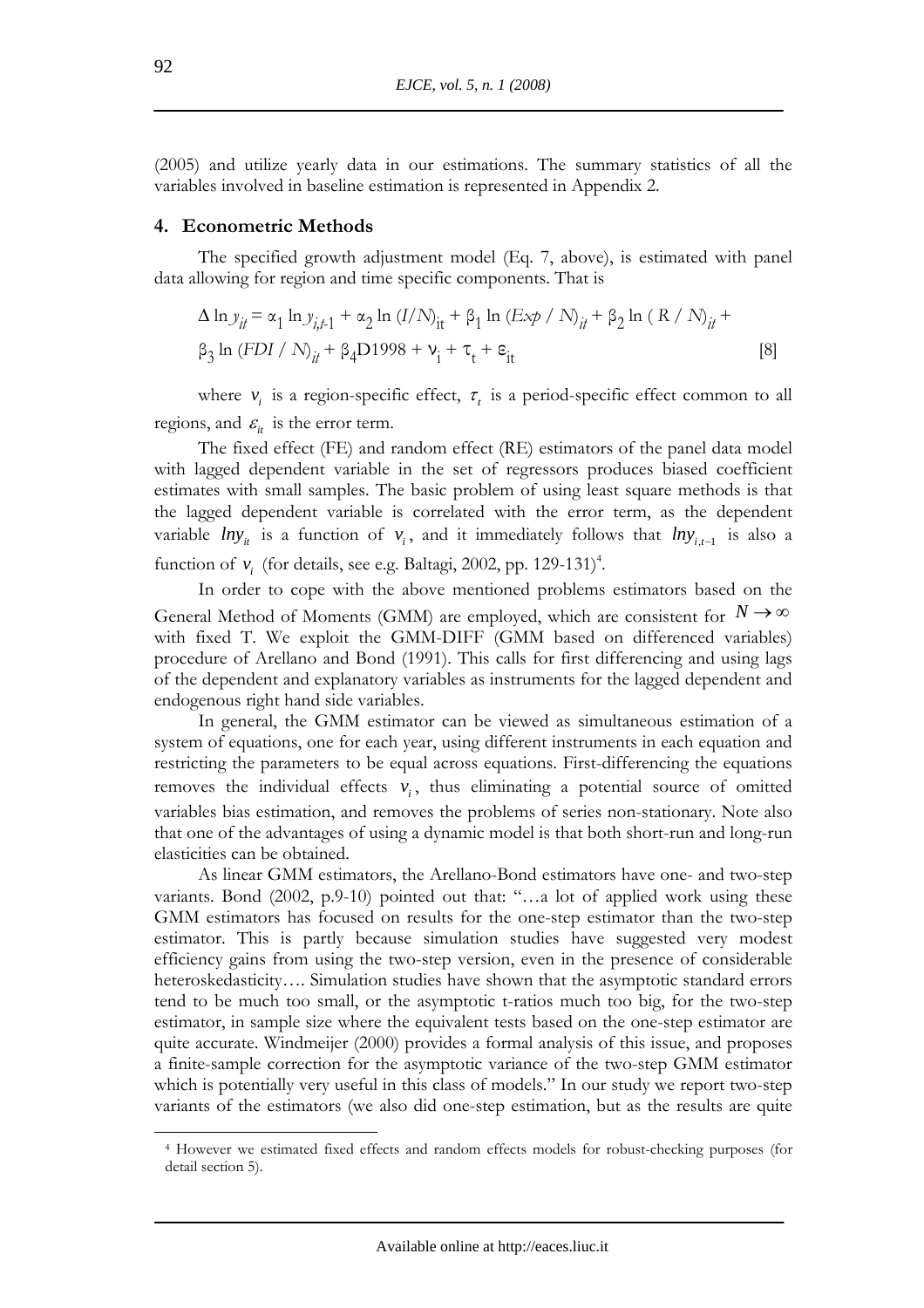similar we report only the two-step robust estimations). They are obtained using a finitesample correction to the two-step covariance matrix derived by Windmeijer (2005).

GMM estimation has the further advantage that it can treat the explanatory variables as strictly exogenous, predetermined or endogenous. If we assume that explanatory variables  $(X_{nt})$  are strictly exogenous (i.e. that  $E(X_{nt} \xi_{ns}) = 0$  for all t, s = 1, 2, ..., T) then the current and all lagged  $X_i$  are valid instruments for the lagged dependent variable as a regressor. If  $X<sub>nt</sub>$  are assumed to be predetermined  $(E(X_n,\xi_n)=0$  for all  $t\leq s$ ), then only  $\left[X_{i1}, X_{i2},...X_{i,s-1}\right]$  are valid instruments. And, finally, if  $X_i$  are allowed to be endogenous  $(E(X_n, \xi_n) = 0$  for  $t < s)$  then only  $\left[ X_{i1}, X_{i2},...X_{i,s-2} \right]$  are valid instruments. For further details, see e.g. Bond (2002) and Baltagi (2002, p. 129-136).

## **5. Results**

#### **5.1. Base-line results**

Estimation results for panel data are presented in Table 2 and 3. Note that we estimated model in Eq. 8 first in pooled OLS and in regional FE/RE effect forms. GMM-DIFF is first-differencing version of the model. The descriptive statistics of the dependent and explanatory variables is represented in Appendix 2. In accordance with descriptive statistics of the dependent variable several extreme outliers have been detected and trimmed away from the sample. However in order to control for possibly remaining outliers we also perform pooled Least Absolute Deviation (LAD) estimation. BP –stands for Breusch-Pagan test for pooled of data, i.e. ignoring the regional effects. For panel estimation we perform fixed effects model as Hausman test firmly favours fixed effects model against random effects model. The correlation matrix of the variables is represented in Appendix 3.

| Variable          | Pooled OLS                 | Pooled LAD3)         | <b>Fixed effects</b> |
|-------------------|----------------------------|----------------------|----------------------|
| Constant          | 0.053(0.40)                | $-0.07$ $(-0.42)$    |                      |
| Initial income    | $-0.55$ $(-22.40)$ *       | $-0.38$ $(-11.30)$ * | $-0.70$ $(-25.00)*$  |
| ln(I/N)           | $0.43$ (21.80)*            | $0.27(10.10)*$       | $0.60(27.40)*$       |
| ln(Exp/N)         | $0.04(4.50)*$              | $0.034(3.40)*$       | $-0.006(-0.38)$      |
| ln(R/N)           | $-0.0003$ $(-0.88)$        | $-0.0005(-1.15)$     | 0.001(0.82)          |
| ln(FDI/N)         | $-0.0002$ $(-0.24)$        | $-0.0004(-0.32)$     | $-0.0005(-0.48)$     |
| D <sub>1998</sub> | $-0.22$ $(-6.70)$ *        | $-0.36$ $(-8.30)$ *  | $-0.14$ $(-4.60)$ *  |
| Number of obs.    | 583                        | 583                  | 583                  |
| Adjusted R2       | 0.64                       |                      | 0.73                 |
| $BP$ test 1)      | 45.70* (p-value: $0.0$ )   |                      |                      |
| Hausman test 2)   | 1695.70* (p-value: $0.0$ ) |                      |                      |

**Table 2. Panel data estimation for regional growth. Yearly observations 1996 - 2005. Dependent variable: GRP per capita growth rate (t-values in parenthesis)** 

*1) The null hypothesis: the pooled OLS model is adequate against the random effects alternative.* 

*2) The null hypothesis: the random effects model is consistent against the fixed effects model.* 

*3) LAD – Least Absolute Deviation estimation. \*) Statistically significant at 5% level*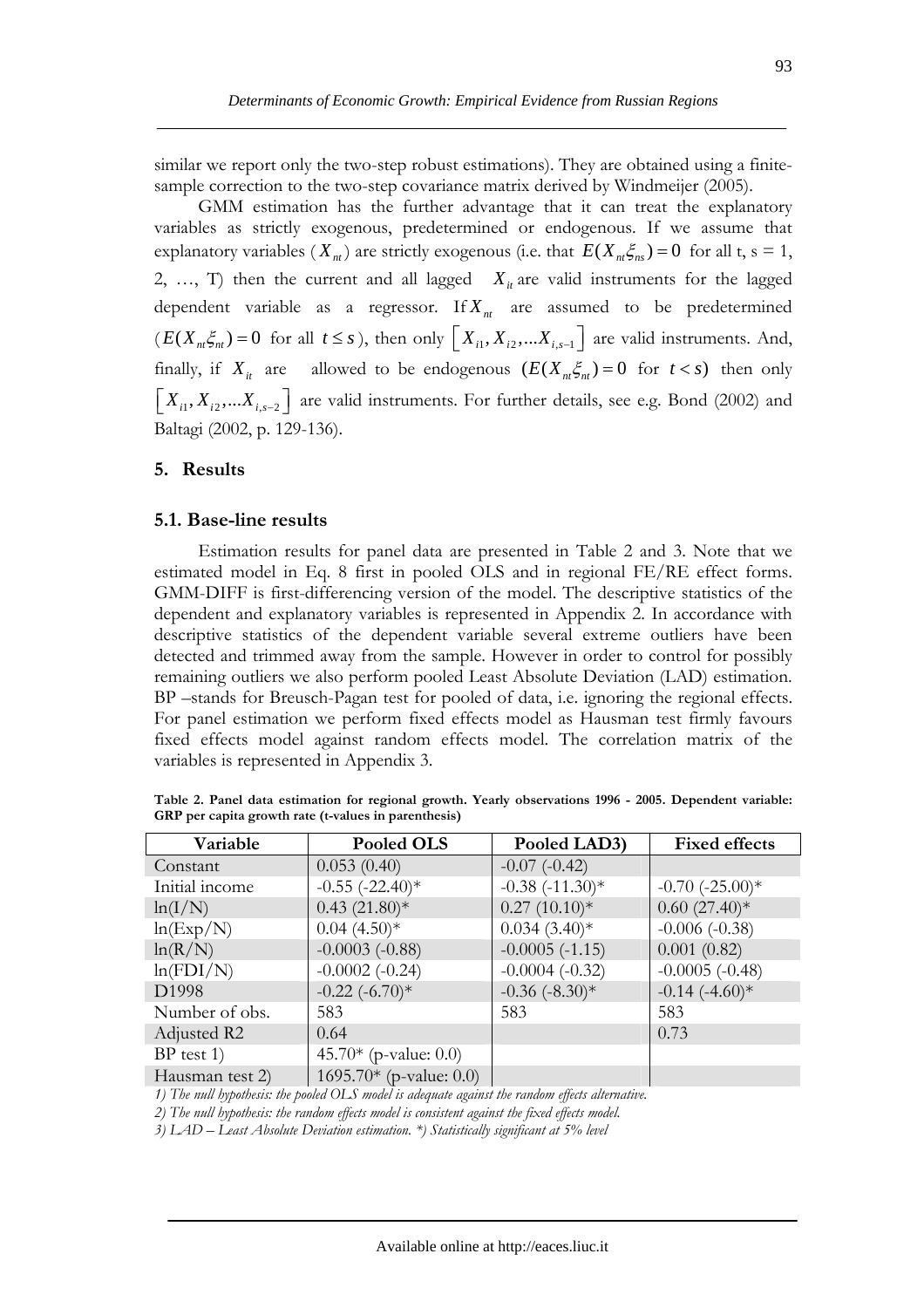We report here the GMM-DIFF results under assumptions that all explanatory variables are endogenous. We use the levels of explanatory variables as instruments and utilize standard expanding instruments starting with two year lags. Two statistics evaluate the validity of the instruments used. The Sargan statistic of over-identifying restrictions tests the hypothesis that the instruments are not correlated with the residuals. The hypothesis is essential for the consistency of the estimators. The Arellano-Bond methodology assumes also that there is no second order autocorrelation in the first difference errors. However first order autocorrelation is acceptable. Arellano and Bond (1991) suggest tests for this.

| Variable                            | <b>GMM</b> two-step      | <b>GMM</b> two-step      |  |
|-------------------------------------|--------------------------|--------------------------|--|
|                                     |                          | with time dummies        |  |
| Constant                            | $0.067$ (23.90)*         | $0.14(13.90)*$           |  |
| Initial income                      | $-0.71(27.10)*$          | $-1.05$ $(-4.20)$ *      |  |
| ln(I/N)                             | $0.34(19.70)*$           | $0.06(5.72)*$            |  |
| ln(Exp/N)                           | $0.044(4.68)*$           | 0.001(0.22)              |  |
| ln(R/N)                             | $0.003(6.02)*$           | $-0.001(-1.12)$          |  |
| ln(FDI/N)                           | 0.001(1.59)              | $-0.001(-1.61)$          |  |
| D1998                               | $-0.56$ $(-28.64)$ *     | $-0.53$ $(-36.62)$ *     |  |
| D <sub>1999</sub>                   |                          | $-0.59$ $(-38.03)*$      |  |
| D <sub>2000</sub>                   |                          | 0.017(1.30)              |  |
| D <sub>2001</sub>                   |                          | $-0.012(-1.13)$          |  |
| D2002                               |                          | $0.038(3.82)*$           |  |
| D <sub>2003</sub>                   |                          | $0.076$ (7.72)*          |  |
| D2004                               |                          | $0.12(9.51)$ *           |  |
| D <sub>2005</sub>                   |                          | $0.14(13.88)*$           |  |
| Number of obs.                      | 499                      | 499                      |  |
| Test for residual AR(1)             | $-5.57*$ (p-value: 0.00) | $0.58$ (p-value: 0.56)   |  |
| Test for residual $AR(2)$           | $0.01$ (p-value: 0.99)   | $-2.75*$ (p-value: 0.01) |  |
| Sargan test for instrument validity | $60.10*$ (p-value: 0.01) | 39.10 (p-value: 0.33)    |  |

**Table 3. GMM panel data estimation for regional growth. Yearly observations 1998 -2005. Dependant variable: GRP growth rate (asympt. t-values in parenthesis)** 

*\*) Statistically significant at 5% level* 

From the results we conclude that they do not differ much between panel and GMM-DIFF estimations. The magnitude of coefficient for domestic investment variable is considerably lower with time dummies. The convergence parameter is larger (in module terms) for the results with time dummies. However the coefficient of export variable is positive and significant for the results without regional effects and time dummies.

Though time dummies are highly significant in GMM-DIFF regressions we will focus on the results without time dummies. We still control for the year of 1998 when the major financial crisis during transition happened in Russia. Note also that the misspecification test for residual AR(2) structure in the first difference errors indicate that GMM-DIFF results are more reliable for the case without time dummies.

The calculated parameter estimates for  $\alpha_1$  are negative which indicates conditional conver-gence, i.e. higher growth in response to lower starting GRP per capita when the other explanatory variables are held constant. In particular the result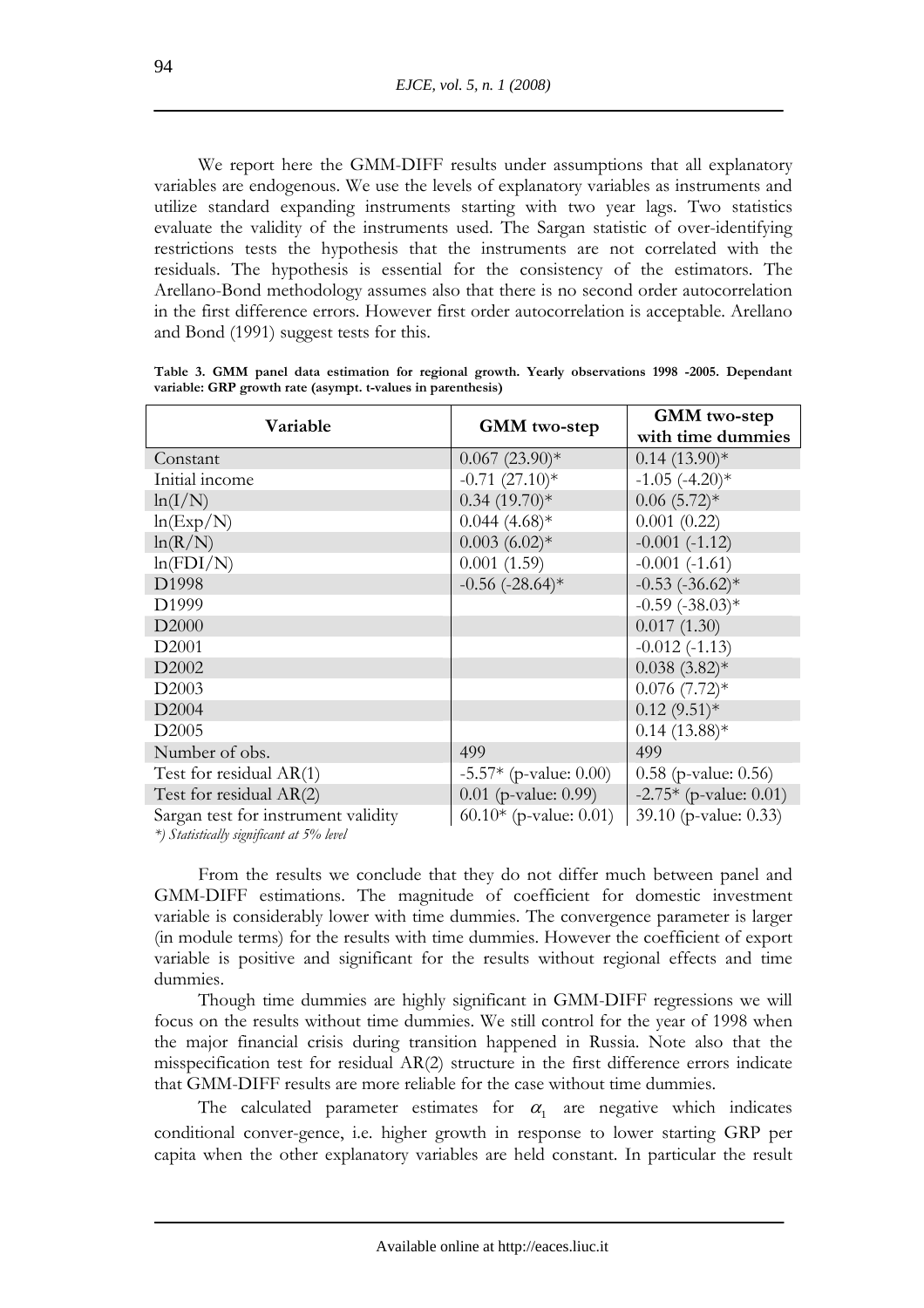predicts that a 1% increase in the initial level of GRP per capita leads to 0. 71% decrease in GRP per capita growth.

Using equation (6), i.e.  $\alpha_1 = e^{-\lambda t} - 1$  (for our case  $t = 1$ ), we can calculate the speed of convergence. For  $\alpha_1 = -0.71$  it equals to 1.24%. Thus 1.24% of the GRP per capita gap is closed every year. This is smaller than "2% rule". In general the conclusion is that conditional convergence in Russian regions is slower than that expected from growth theory. Dummy variable for financial crisis in 1998 is negatively related to economic growth in Russian regions. In particular, if the other explanatory variables are held constant the financial crisis of 1998 decreases GRP per capita growth in Russia by  $0.56%$ 

The results imply that the most important factor of economic growth in Russian regions during 1996-2005 was domestic investment,  $ln(I/N)$ . This is a typical result in the theoretical and empirical literature. 1% increase in the level of domestic investment leads to 0. 34% increase in GRP per capita growth.

No other variables show any evident statistical relationship with the dependent variable. There is some small evidence that export is positively related to economic growth (however the magnitude of the coefficient is very small). However the result is not stable.

Foreign direct investment seems not to be important for Russian economic development in the analysed period. The result may be due to their small amounts, and to the problem of "bad" statistics and/or the impossibility to use FDI variable with considerable time lags (4-5 years). The latter fact arises due to theoretical proposition that FDI effects economic growth with considerable time lag. We included FDI variable with lags of 1 and 2 in the model but the estimated coefficients were not statistically significant (not reported). The insignificance of foreign direct investment may be explained also by its disadvantageous industrial distribution across industries and regions. FDI in Russia are mostly concentrated in Moscow region, and in market oriented industries (food industry. trade and catering).

Natural resources themselves do not necessarily enhance economic growth in the short-run. But still domestic investment in resource industries may be quite productive, especially if it is associated with exports. Thus resources may positively influence economic growth through investment variable. However further research is needed to prove this proposition.

## **5.2. Sensitivity analysis of baseline results**

First we construct a dataset with 5 years intervals (averages of period 1996-2000 and 2001-2005), i.e. there are only two observations along the time dimension. The panel data results are presented in Table 4. In general the results confirm our base-line findings.

However the convergence parameter is considerably smaller now. This is quite expected as in our baseline estimation it reflects the dependence of GRP per capita growth rate in current year on GRP per capita level in previous year. Here the convergence parameter reflects the dependence of average GRP per capita growth rate in five-year period on GRP per capita in the year that precede this period. In general we conclude that a 1% increase in the initial per capita income leads to 0.20-0.22 % decrease in the average GRP per capita growth in the coming five years.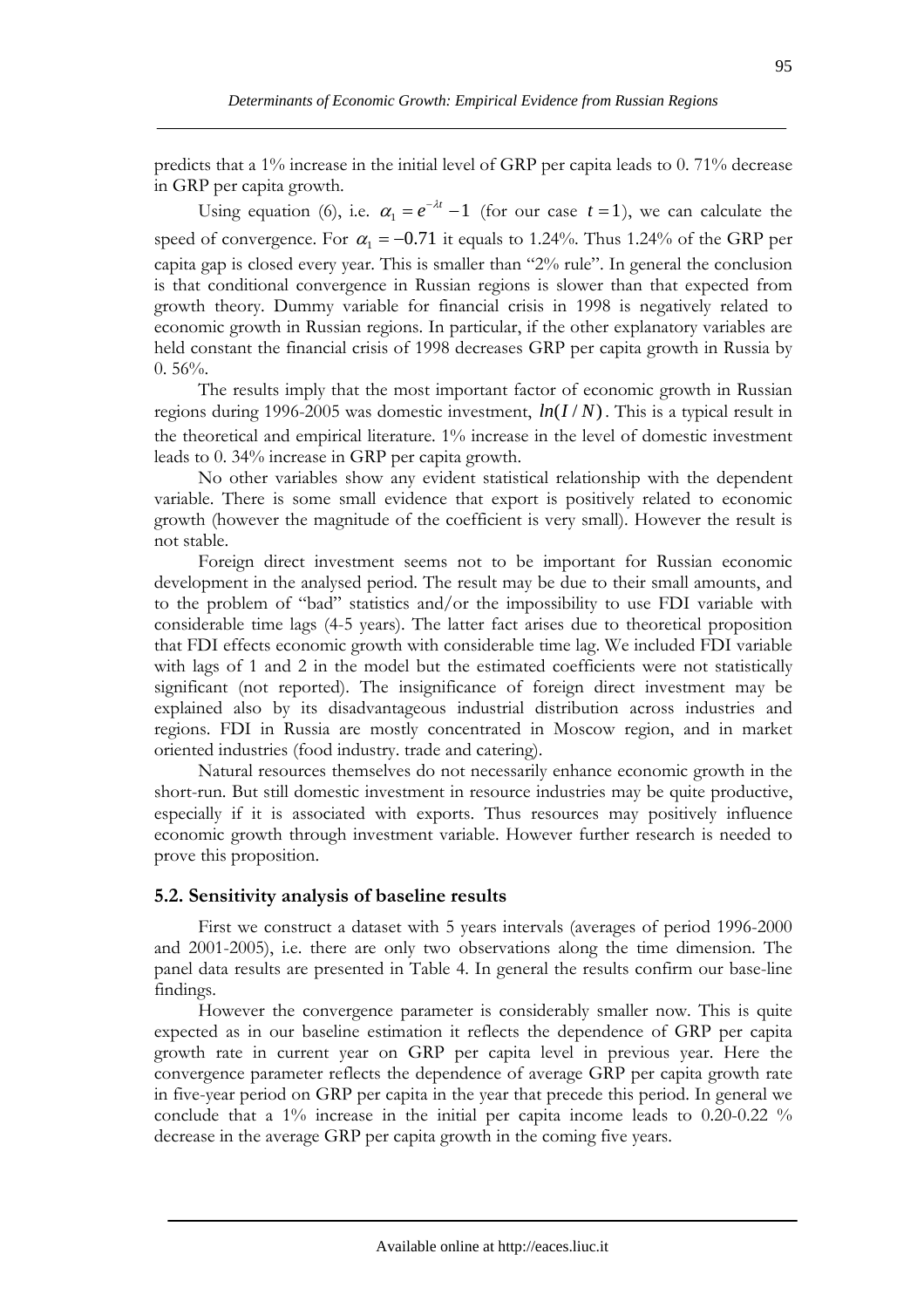| Variable                | Pooled OLS           | Pooled LAD1)                 |
|-------------------------|----------------------|------------------------------|
| Constant                | $-0.43$ $(-2.09)*$   | $-0.68$ (-2.91) <sup>*</sup> |
| Initial income          | $-0.20$ $(-11.26)$ * | $-0.22$ $(-9.51)$ *          |
| ln(I/N)                 | $0.10(3.50)*$        | $0.09(2.62)*$                |
| ln(Exp/N)               | $0.07(5.60)*$        | $0.05(3.97)$ *               |
| ln(R/N)                 | $-0.00$ $(-0.05)$    | 0.0005(0.85)                 |
| ln(FDI/N)               | 0.001(0.45)          | 0.003(0.97)                  |
| Dummy for 2nd period    | $0.20(8.77)*$        | $0.20(7.53)*$                |
| Number of obs.          | 116                  | 116                          |
| Adjusted R2             | 0.78                 |                              |
| $BP$ test <sup>2)</sup> | $8.28*(0.004)$       |                              |

**Table 4. Panel data estimation for regional growth. Data in 5 years intervals (1996-2000 and 2001-2005). Dependant variable: GRP growth rate. Initial incomes: years 1995 and 2000** 

*1) LAD – Least Absolute Deviation estimation.* 

*2) The null hypothesis: the pooled OLS model is adequate against the random effects alternative.* 

*\* Statistically significant at 5% level* 

As next step we estimate cross-section regressions for two sub-periods: averages of periods 1996-1999 and 2000-2005. Here our question is whether the growth determinants have changed from the "low growth years" to "the high growth years". The results are presented in Table 5.

|                                          |                      | Period 1996-1999          | <b>Period 2000-2005</b>   |                 |  |  |  |
|------------------------------------------|----------------------|---------------------------|---------------------------|-----------------|--|--|--|
| Variable                                 |                      | Initial income: year 1996 | Initial income: year 2000 |                 |  |  |  |
|                                          | <b>OLS</b>           | <b>LAD</b>                | <b>OLS</b>                | <b>LAD</b>      |  |  |  |
| Constant                                 | $-0.35$ $(-2.40)$ *  | $-0.50$ $(-2.80)$ *       | 0.33(0.90)                | 0.46(0.80)      |  |  |  |
| Initial income                           | $-0.23(-20.80)$ *    | $-0.22(-15.00)*$          | 0.05(0.62)                | 0.08(0.65)      |  |  |  |
| ln(I/N)                                  | $0.14(6.40)*$        | $0.11(4.30)*$             | $-0.045(-0.85)$           | $-0.053(-0.61)$ |  |  |  |
| ln(Exp/N)                                | $0.03(4.80)*$        | $0.038(3.40)*$            | $0.04$ $(2.22)*$          | 0.035(0.96)     |  |  |  |
| ln(R/N)                                  | $-0.00(0.05)$        | 0.001(0.84)               | $-0.00$ $(-0.10)$         | $-0.003(-0.22)$ |  |  |  |
| ln(FDI/N)                                | $0.002(1.80)*$       | 0.003(0.90)               | 0.005(1.40)               | 0.005(0.50)     |  |  |  |
| Number of obs.                           | 59                   | 59                        | 55                        | 55              |  |  |  |
| Adjusted R2                              | 0.94                 |                           | 0.20                      |                 |  |  |  |
| Bera-Jarque                              | 6.70                 |                           | 0.11                      |                 |  |  |  |
| Normality test for                       |                      |                           |                           |                 |  |  |  |
| residuals                                | $(p-value:0.04)$     |                           | $(p-value:0.95)$          |                 |  |  |  |
| Heterogeneity test                       | 37.50                |                           | 30.00                     |                 |  |  |  |
| for residuals                            | $(p$ -value: $0.01)$ |                           | $(p-value:0.07)$          |                 |  |  |  |
| *) Statistically significant at 5% level |                      |                           |                           |                 |  |  |  |

**Table 5. Cross-sectional results. The dependent variable is GRP per capita growth as average of period 1996- 1999 and 2000-2005** 

The results imply that in recent years there has been a significant structural break in Russian economic development. Our specification works very poorly in the second period – "the high growth years". Adjusted R2 decreases from 0.94 to 0.20 in the second period. Among the variables considered only export has a positive influence, albeit quite small, on economic growth in Russia. This effect is statistically significant at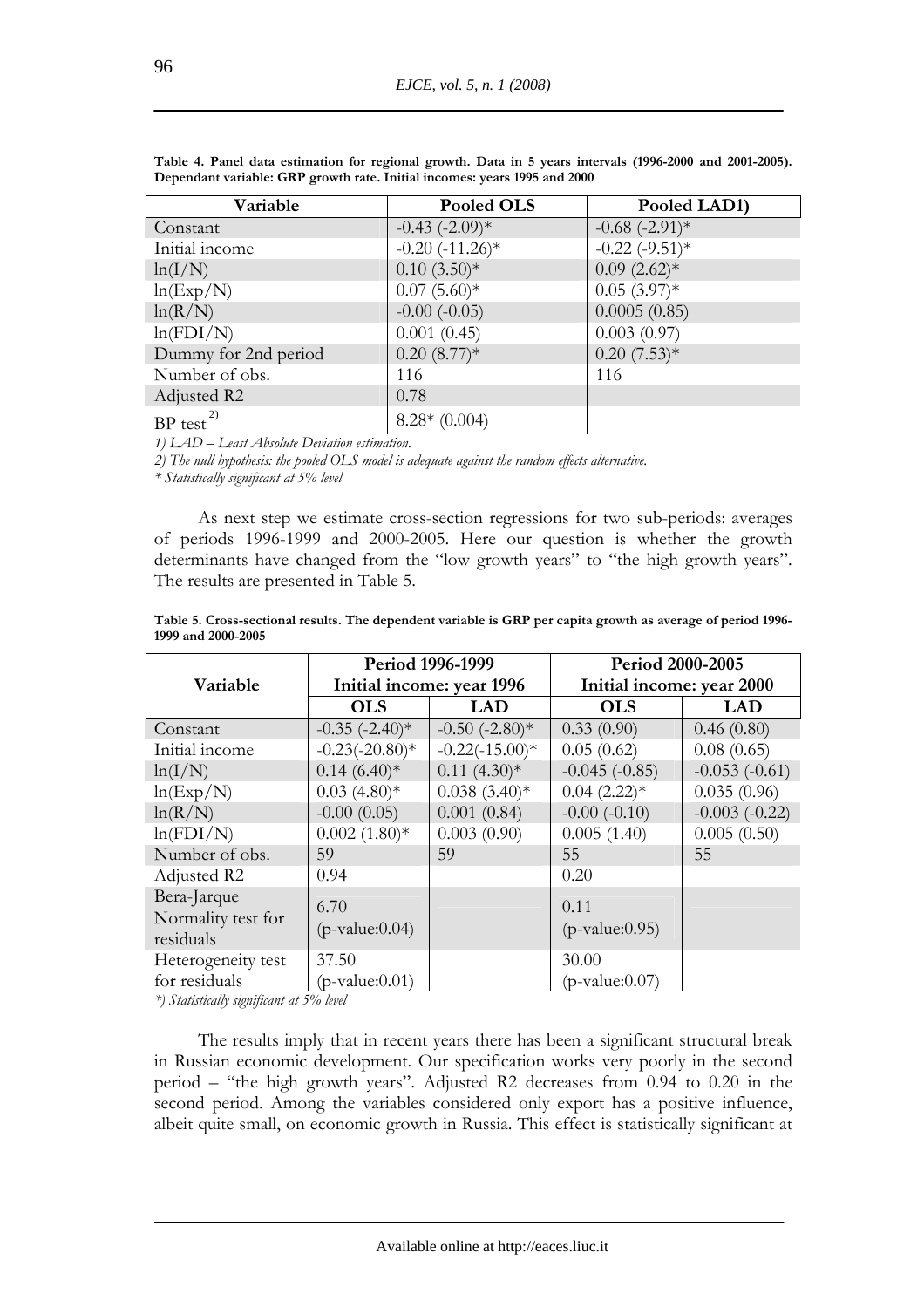5% level. In particular, a 1% growth in export per capita increases GRP per capita economic growth by 0.05-0.07 %. All the other variables are not statistically significant.

## **6. Convergence between Russian regions. High-income regions versus low-income regions**

## **6.1. Regressions results**

In order to find evidence for convergence between Russian regions we divide Russian regions into two sub-samples on the basis of the average GRP per capita for the regions in the period of 1996-2005. The first sub-sample consists of regions with aboveaverage GRP per capita value, and second sub-sample corresponds to lower-income regions. By splitting the sample into rich and poor regions enables us to see if the convergence speed differs between rich and poor Russian regions. Moreover Oaxaca – Blinder decomposition presented below helps to shed light on the factors that retard convergence between these two groups of regions.

Taking into account the fact that the Russian economy relies significantly on natural resources, the division into rich and poor regions may be highly influenced by resource availability in the regions, and so the main factor in absorptive capacity may be resource availability. To check this we calculated the average resource index for both groups and found that it does not differ significantly between the groups. However we note that our dataset is not complete, i.e. we removed outliers and the data is not available for some regions.

**High-income regions Low-income regions**  Pooled OLS GMM-DIFF Pooled OLS GMM-DIFF Constant  $(0.23 \ (0.90) \ (0.087 \ (11.69) \times \ (-0.22 \ (-1.2) \ (-0.06 \ (30.7) \times \ (-0.22 \ (-1.2) \ -0.06 \ (-0.06 \ (-0.06 \ (-0.06 \ (-0.06 \ (-0.06 \ (-0.06 \ (-0.06 \ (-0.06 \ (-0.06 \ (-0.06 \ (-0.06 \ (-0.06 \ (-0.06 \ (-0.06 \ (-0.06 \ (-0.06 \ (-0.06 \ (-0.06 \ (-0.06 \ (-0.06 \ (-0.06 \ (-0.06 \ (-0.0$ Initial income  $-0.48 (-10.00)^* -0.69 (21.85)^* -0.62 (-20.00)^* -0.73 (34.08)^*$  $\ln(I/N)$  0.41 (10.00)\* 0.24 (6.61)\* 0.45 (20.50)\* 0.36 (45.25)\*  $\ln(\text{Exp/N})$   $\qquad$   $(0.03 \,(1.40)$   $\qquad$   $(0.09 \,(4.81)^*$   $\qquad$   $(0.04 \,(3.80)^*$   $\qquad$   $(0.028 \,(4.03)^*$  $\ln(R/N)$   $\qquad -0.001$  (-1.30)  $\qquad$  0.0005 (0.49)  $\qquad$  -0.001 (-0.50)  $\qquad$  0.002 (12.23)\*  $\ln(\text{FDI/N})$   $-0.03$   $(-2.60)^*$   $-0.017$   $(-1.61)$   $0.001$   $(0.20)$   $0.001$   $(6.38)^*$ D1998  $\vert$  -0.25 (-3.70)\*  $\vert$  -0.61 (-18.42)\*  $\vert$  -0.19 (-5.20)\*  $\vert$  -0.54 (-37.68)\* Number of obs. | 176 | 152 | 401 | 341 Adjusted R2  $\vert$  0.55  $\vert$  0.69  $BP$  test 1) 5.80\* (p-value 0.02) 35.40\* (p-value: 0.00) Test for residual AR 1 -3.27\* (p-value:0.00)  $-4.63*$ (p-value:0.00) Test for residual AR 2 -0.60 (p-value:0.55) 0.31 (p-value:0.75) Sargan test for instrument validity 19.74 (p-value: 0.99) 45.77 (p-value: 0.13)

The estimation results for different regions are represented in Table 6.

**Table 6. Pooled OLS and GMM-DIFF estimation results for the sub-samples of high income and low income regions. Yearly observations 1996-2005 and 1998-2005.Dependant variable: GRP growth rate.** 

*1) The null hypothesis: the pooled OLS model is adequate against the random effects alternative.* 

*\*) Statistically significant at 5% level*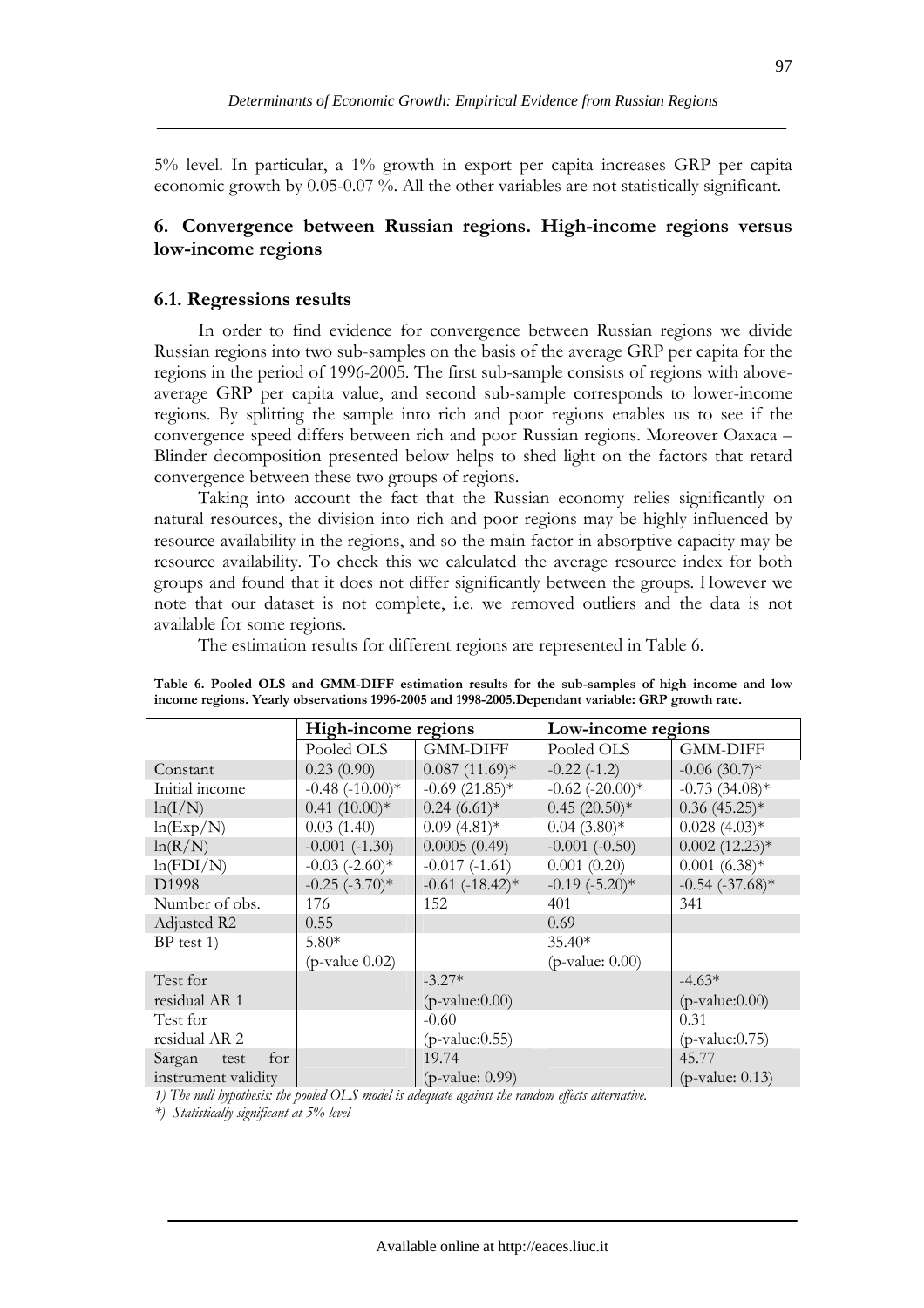The results confirm the importance of domestic investment for economic growth and conditional convergence in Russian regions. In general the results do not differ much between low income and high income regions. The main difference is that in low income regions FDI has positive effect on economic growth while in high income regions it has negative effect. The some evidence is found that convergence among the low income regions is faster than in high income regions. The initial income variable coefficients estimates are larger is absolute terms for the low income group compared to the high income group.

#### **6.2. Oaxaca-Blinder decomposition of economic growth difference**

We use the Oaxaca-Blinder decomposition approach (see e.g. Wei 2005, Blinder 1973, Oaxaca 1973) to examine the contribution of control factors to the difference in GRP per capita growth between the two sub-samples. Originally Oaxaca-Blinder decomposition was proposed to analyze the contribution of factors to the wage gender difference. Here we adopt it for the macroeconomic analysis, i.e. in our study GRP per capita difference substitutes wage difference. By estimating a growth regression for the whole sample we cannot see the contribution of control variables to the regional specific convergence processes.

As predicted by neoclassical growth theory, the poor countries (here regions) tend to grow faster than richer ones. However in Russian regions for the analysed period this proposition is not true (see Table 7). The result also motivates use of the Oaxaca– Blinder method in analysing the factors that retard convergence across Russia.

**Table 7. Growth rate difference between low income and high income regions**  Mean of lower-income regions growth rates in the period of  $1997-2005(1)$  0.056 Mean of higher-income regions growth rates in the period of 1997-2005  $(2)$  | 0.081 Difference  $(1-2)$  -0.025

As long as the expected means of the error terms in the regressions for high and low income regions are both zeros, the total estimated difference in average GRP per capita growth between the sub-samples can be represented by

$$
\overline{ln(y_{it} / y_{i,t-1})_{li}} - \overline{ln(y_{it} / y_{i,t-1})_{hi}} = \hat{\beta} \hat{\beta} \overline{lnX_{li}} - \hat{\beta} \hat{\beta} \overline{lnX_{hi}}.
$$
 [9]

where  $\hat{\beta}_{h}$  and  $\hat{\beta}_{l}$  represent, respectively the estimated on pooled OLS<sup>5</sup> estimation coefficients of regressions for higher-income and lower-income regions subsamples (including constant).  $\overline{lnX}_{hi}$  and  $\overline{lnX}_{li}$  represent the averages of modeled factors of economic growth for the two sub-samples. The total estimated difference or gap can be further decomposed into the following three components:

$$
\overline{\ln(y_{it} / y_{i,t-1})_{li}} - \overline{\ln(y_{it} / y_{i,t-1})_{hi}} = \hat{\beta}_{h} \left( \overline{\ln X_{li}} - \overline{\ln X_{hi}} \right) + (\hat{\beta}_{l} - \hat{\beta}_{h}) \overline{\ln X_{hi}} + (\hat{\beta}_{l} - \hat{\beta}_{h}) (\overline{\ln X_{li}} - \overline{\ln X_{hi}})
$$
\n
$$
= E + C + CE \tag{10}
$$

<sup>5</sup> Oaxaca-Blinder decomposition was originally derived for classical OLS regression (see eg Yun, 2004). The GMM approach allows in theory for decomposition but some practical problems remain.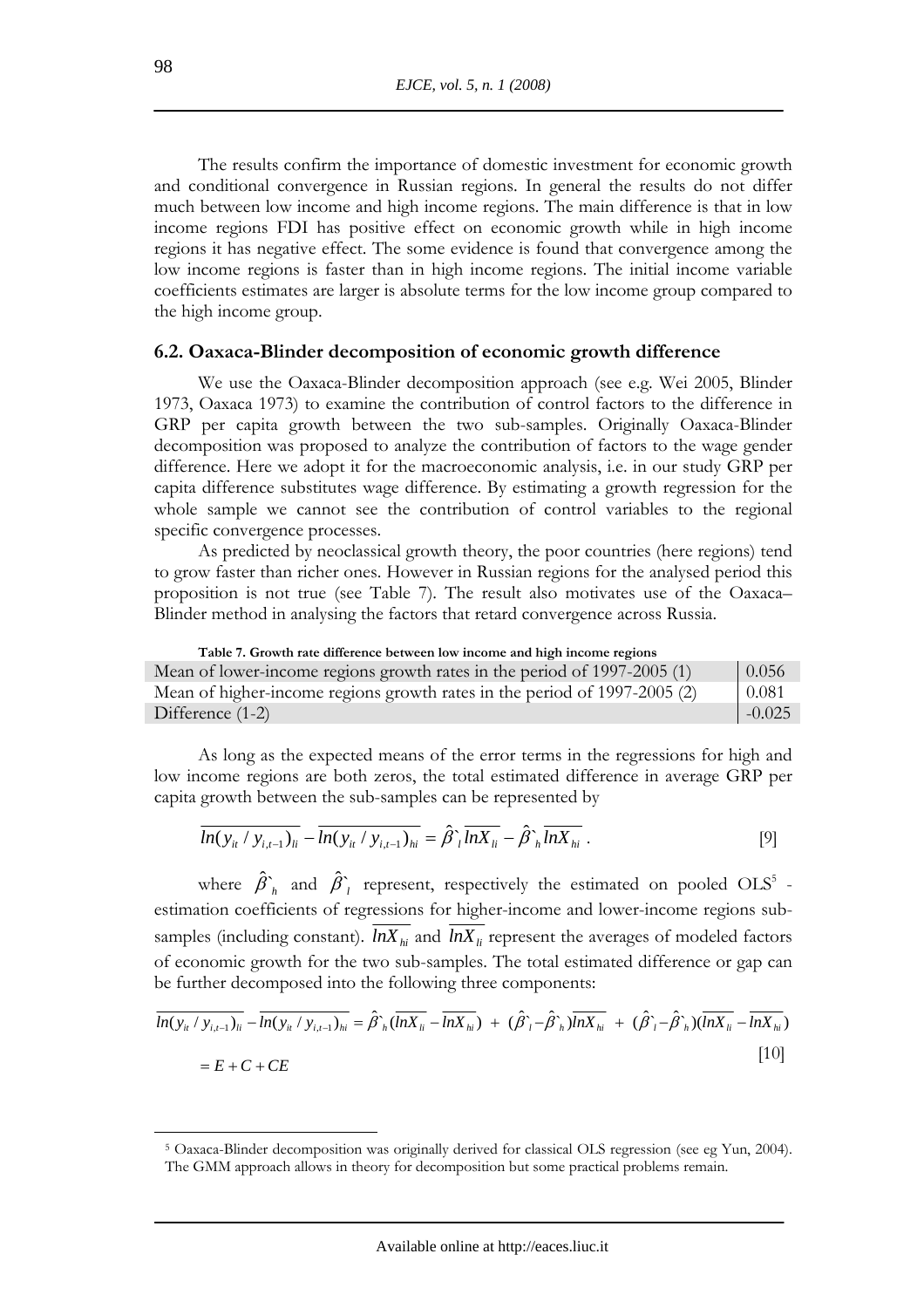The first component on the right-hand side (E) is the portion of the gap due to the difference in structural and control factors. The coefficient component C is attributable to differences unexplained by these factors. CE is the interaction factor between these two components. Note that method also generates detailed decomposition results for individual regressors, i.e. specified factors of economic growth.

# **6.3. Difference in growth rates between high income and low income Russian regions: Factors of convergence**

Table 8 reports the (predicted) difference decomposition of growth rates between lower-income and higher-income regions derived from estimations. As the results are based on pooled panel OLS estimation, the conclusions are preliminary and approximate. However since the relative importance of specified factors is similar in all estimations in Table 6. the inferences drawn can be useful.

**Table 8. Predicted growth rates and decomposition of growth rates differences between lower-income and higher-income regions. 1997-2004** 

#### **Mean predictions and predicted gap**

| Mean prediction for lower-income regions  | 0.065    |
|-------------------------------------------|----------|
| Mean prediction for higher-income regions | 0.080    |
| Predicted gap                             | $-0.015$ |

|                         | Total    | Factors             | Coefficients        | Interaction         |
|-------------------------|----------|---------------------|---------------------|---------------------|
| Constant                | $-0.30$  |                     | $-0.30$ $(-0.90)$   |                     |
| $lny_{i,t-1}$           | 1.20     | $0.25(7.00)*$       | $0.85(2.70)*$       | $0.10(2.60)*$       |
| $ln(I/N)_{i,t}$         | $-0.78$  | $-0.25$ $(-6.70)$ * | $-0.48(-1.30)$      | $-0.05$ $(-1.30)$   |
| $ln(Exp/N)_{i,t}$       | $-0.038$ | $-0.04$ $(-1.20)$   | 0.001(0.10)         | 0.002(0.06)         |
| $ln(R/N)$ <sub>it</sub> | $-0.01$  | 0.001(0.70)         | $-0.01$ $(-0.60)$   | $-0.001$ $(-0.40)$  |
| ln(FDI/N)i.t            | $-0.13$  | $0.13(2.30)*$       | $-0.13$ $(-2.50)$ * | $-0.13$ $(-2.30)$ * |
| $D_{1998}$              | 0.012    | 0.002(0.90)         | 0.01(1.2)           | $-0.001(-0.12)$     |

 **Detailed linear decompositions** 

*Note: z - statistics in parentheses; \* denote 5% significance level.* 

*Variances/standard errors of components are computed as in Jann (2005).* 

Although the mean predictions do not differ significantly across the sub-samples there is no evidence of the convergence process between high income and low income Russian regions. On the contrary higher-income regions tend to grow faster than lowerincome regions. Nonetheless, the results in Table 8 are of some interest as they may help to shed light on the factors that retard convergence of poor regions to rich regions in Russia.

The difference in structural and control factors reveal that lower initial GRP per capita in poor regions stimulates convergence of poor regions to rich regions, i.e. the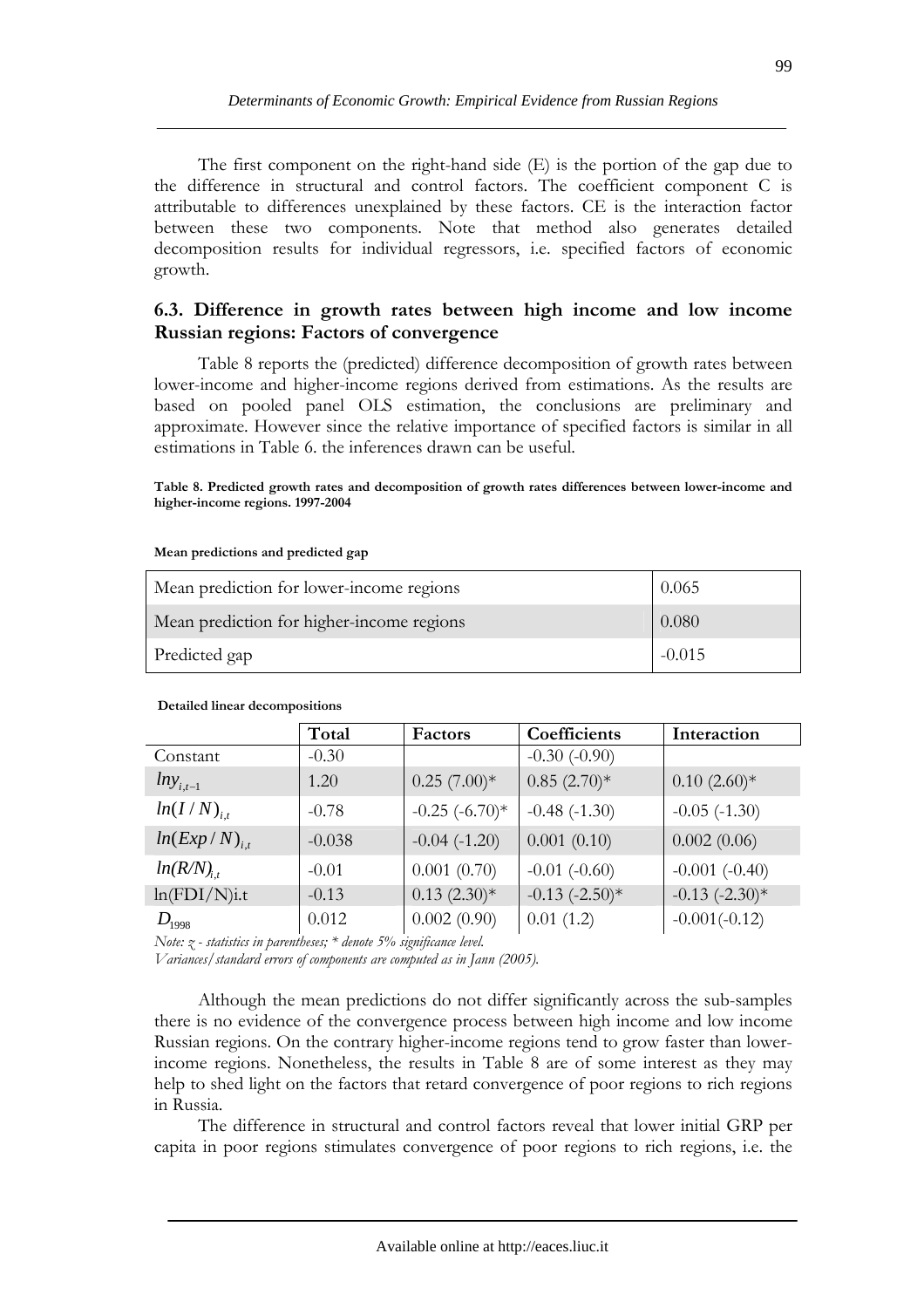initial GRP per capita difference  $(\overline{lny_{i,i-1}} - \overline{lny_{i,i-1}})$ , which is obviously negative in the analyzed period, decreases the gap of GRP per capita growth between rich and poor regions by 0.25. The result accords with the convergence proposition of neoclassical growth theory.

Smaller amounts of domestic investment in poor regions in comparison with rich regions retard convergence as expected, i.e. the decreasing domestic investment difference  $(\overline{ln(L/N)_{h,t}} - \overline{ln(L/N)_{h,t}})$ , decreases the gap of GRP per capita growth between rich and poor regions by 0.25. However, the result for FDI is opposite, i.e. smaller amounts of FDI in poor regions in comparison with rich regions enhance convergence. This means that the FDI difference  $(ln(FDI/N)_{i} - ln(FDI/N)_{i} )$ , which is negative, multiplied by negative coefficient for FDI variable for higher-income regions  $\hat{\beta}$ <sup>r</sup><sub>h</sub> gives a positive contribution of 0.13 to the gap of GRP per capita growth between rich and poor regions.

Coefficients decomposition part shows the unexplained difference in growth effects. They operate mainly via the initial income variable, positively influencing convergence process, i.e.  $(\hat{\beta}_i - \hat{\beta}_h)$  and  $\overline{lnX_{hi}}$ , which are negative, decreases the gap of GRP per capita growth between rich and poor regions by 0.85.<sup>6</sup> The opposite result is obtained for the FDI variable. However the result for FDI variable is not reliable as  $\hat{\beta}_{FDI,l}$  is not significant. The interaction decomposition result shows that initial income variable is the only significant and reliable one. In general we conclude here that only initial income and domestic investment can be considered as important factors of convergence across Russian regions.

## **7. Conclusions and policy implications**

We examined empirically determinants of short-run economic growth in Russian regions in the transition period (1996-2004). We used modified Barro Sala-I-Martin empirical framework for the neoclassical production function model. Advanced Arellano-Bond estimation method was applied for dynamic panel data. The results suggested that initial conditions (conditional convergence), domestic investment and exports are the most important ones for stimulating economic growth in Russia. Of the other specified control variables, natural resource availability surprisingly not contributed significantly to short-run economic growth in Russian regions, although the Russian economy is traditionally considered to rely heavily on natural resources. The same result was found when we replaced the natural resources variable with the oil variable. A possible explanation is that natural resources (especially oil resources) influence short-run economic growth, not directly, but through the domestic investment and export variables.

For robust checking purposes we split our sample in two parts along the time dimension, e.g. 1996-1999 and 2000-2005 to analyze empirically whether the growth determinants have changed from the "low growth years" to "the high growth years". We found that while our specification performs very well for the first period, it presents

<sup>&</sup>lt;sup>6</sup> Note that  $\left(\hat{\beta}^c - \hat{\beta}^c\right)$  *lnX*<sub>*hi*</sub> corresponds to growth differences unexplainable by structural factors, i.e difference due to (unobserved) group differences.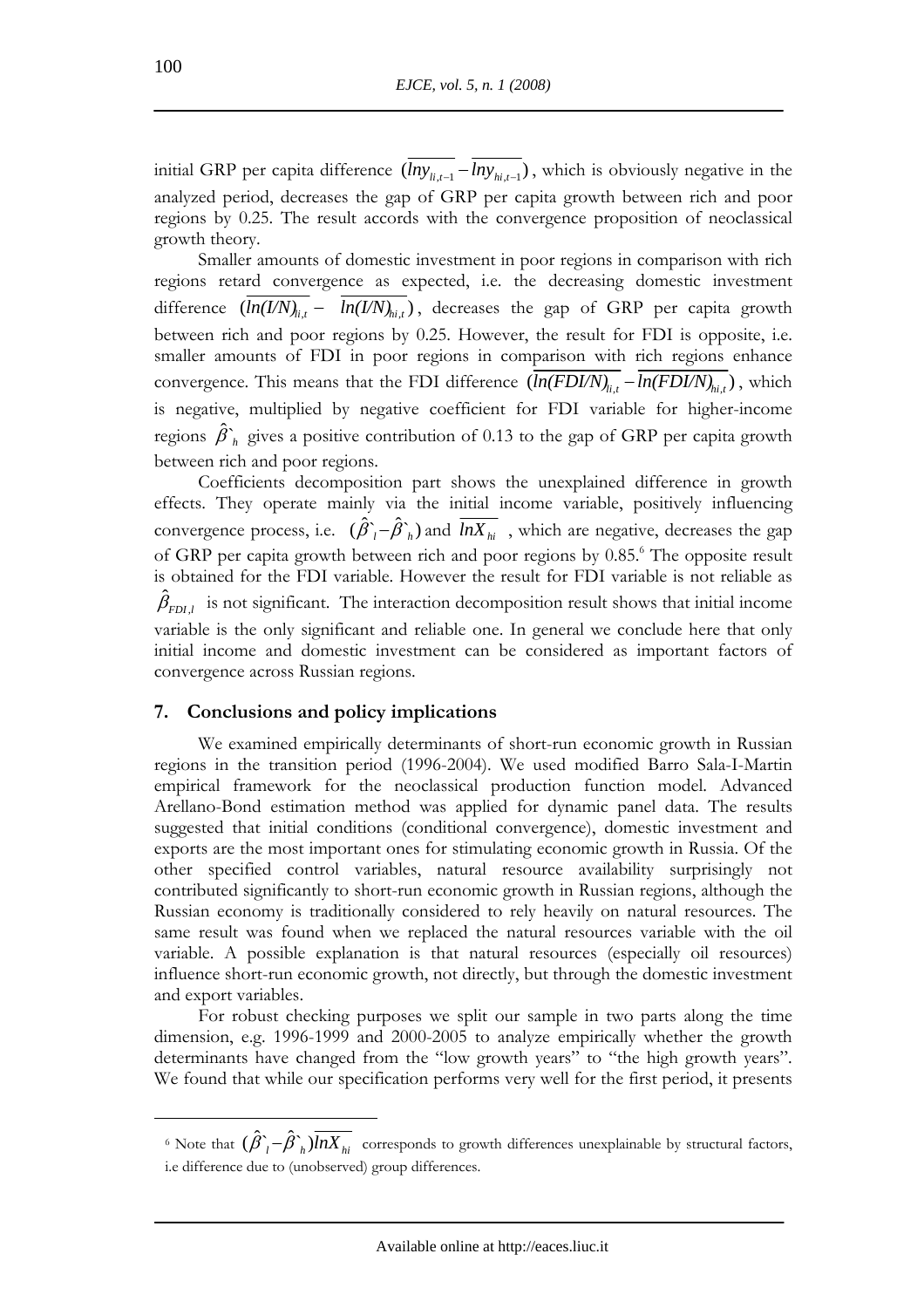the second period poorly. In the first period initial income, domestic investment, and export variables related significantly to economic growth in Russia while for the second period only export variable was statistically significant and positive. The explanatory power of the specification falls significantly in the second period as well.

We also divided the sample into two sub-samples along cross-sectional dimension – high income regions and low income regions. The main difference between the sub samples' estimates is that in lower-income regions FDI has positive effect on economic growth while in high-income regions it has negative effect. Growth convergence between poor and rich regions in Russia was not found for the period studied. Some results for the Oaxaca-Blinder (OB) decomposition of growth rate differences between higher-income and lower-income regions were provided. OB analysis produced some evidence on the relative magnitudes of different factors of convergence across Russian regions, e.g. that initial GRP per capita plays a major role here along with domestic investments. In general we conclude that lower initial GRP per capita and faster convergence speed contributes positively to the gap of GRP per capita growth between rich and poor regions while smaller domestic investment in poor regions contribute negatively to this gap.

Our results in general go along with previous empirical studies on the determinants of economic growth. Findings of conditional convergence, positive influence of domestic investment and export are quite usual in the economic growth literature, both theoretical and empirical. However it is a interesting result that in recent years the traditional specification performs very poorly and only export remains statistically significant. This sheds light on possible source of economic growth in Russia in recent years – oil and gas export. There is already a hot discussion among economists and politicians that recent signs of economic growth in oil and gas abundant Russia are mostly due to favourable oil prices in the world market and therefore oil and gas export. Our results give some support for such a position.

Our results have some important policy implications. First, export-led growth seems to be important in Russia during transition. Thus enhancing export Russian authorities boost the economic growth in the country. However Russian export mostly consists of oil and gas. This is especially evident in recent years. This option must be only temporary, and Russian policy-makers must find other inner sources for economic growth in the country. Second, FDI seems not to be important as a growth determinant in Russia. This challenges policy makers to improve federal (as well as regional) strategy towards foreign investors. Finally, in order to enhance economic growth in poor Russian regions the authorities must stimulate domestic investment in these regions.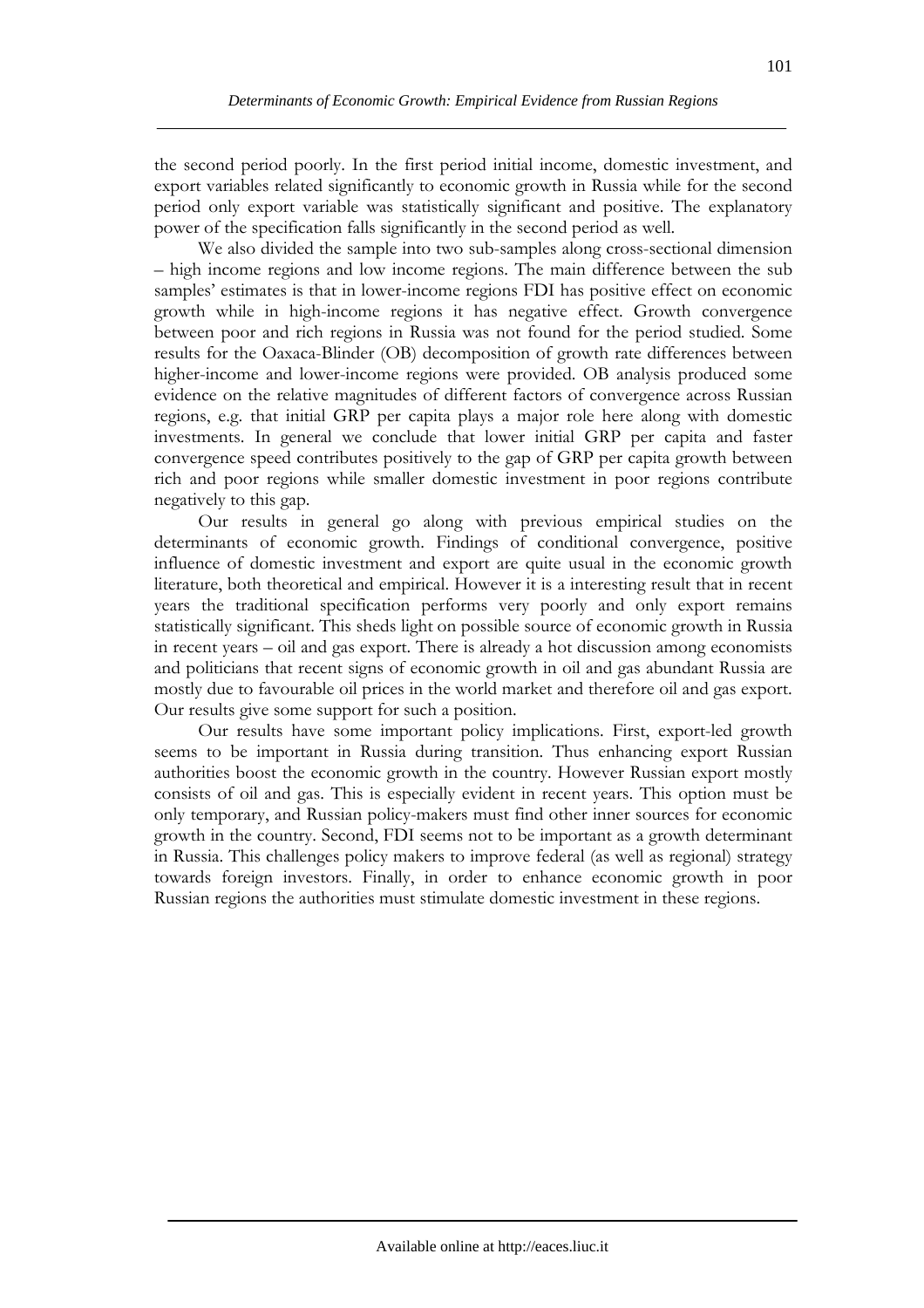# **Acknowledgement**

The authors would like to thank the editor and two anonymous referees for the helpful suggestions and comments. Any remaining errors are the responsibility of the authors.

# **Appendix 1**

The Resource Index was calculated using the following formula of integrated coefficient:

Resource index<sub>it</sub> = 
$$
\frac{1}{m} \sum_{j=1}^{m} \left[ 100 * \left( \frac{F_{j,it}}{F_{jt}} \right) \right]
$$

where  $i=1$ .....74 in period  $t=1997$ .....2003.  $F_{j,i}$  is the actual resource indicator *j* for a region i in period *t*.  $F_{jt}$  is the sample mean of the indicator in period *t* (in our case the mean value for Russian regions, which is 1  $1\frac{n}{2}$  $\mu = -\sum I_{ijt}$ *i*  $F_{ir} = -\sum F_{i}$  $=\frac{1}{n}\sum_{i=1}^{n}F_{ijt}$ . where *n* is the number of Russian regions involved in the computation(74)). *m* is the number of indicators included in the index computation (adopted from Ndikumana. 2000). Indicators. included in the computation of the resource index are presented in Table A1.1.

## **Table A1.1. Indicators included in the Resource Index**

## Indicator

Electricity production per capita. kilowatt - hour

Oil digging including gas condensate ¨per capita. thousands of tones

Natural gas digging per capita. millions cubic meters

Coal digging per capita. thousands of tones

Black metals production per capita. thousands of tones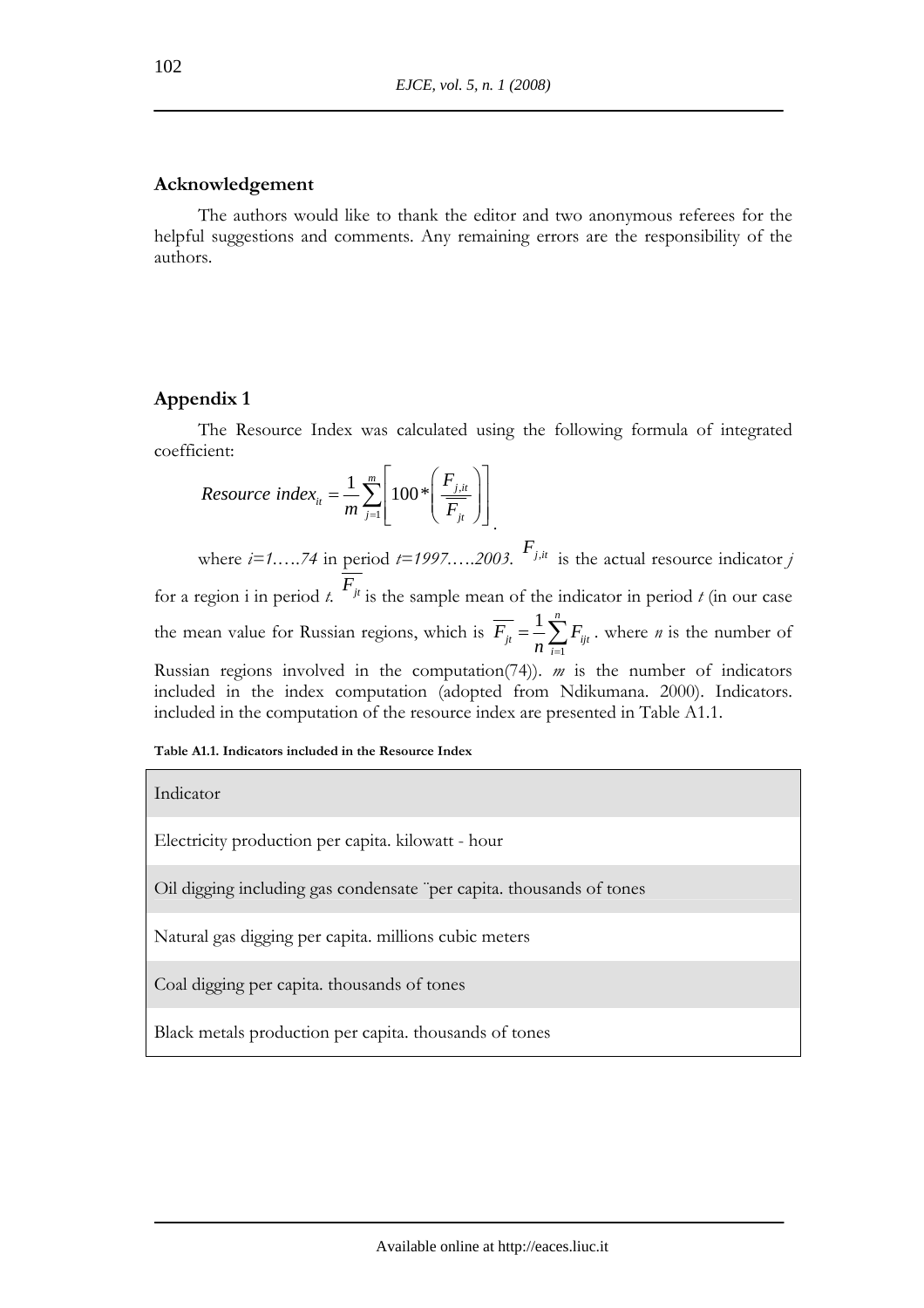# **Appendix 2**

| Table A2.1. Summary statistics of the dependent and explanatory variables used in baseline estimation: |  |  |  |  |  |  |
|--------------------------------------------------------------------------------------------------------|--|--|--|--|--|--|
| unbalanced data set for 74 Russian regions along the time period of 1996-2005                          |  |  |  |  |  |  |

| Variable           | Mean      | Median   | Minimum   | Maximum      |
|--------------------|-----------|----------|-----------|--------------|
| ln(GRP/N)          | $-6.482$  | $-6.520$ | $-8.609$  | $-3.871$     |
| $\Delta$ ln(GRP/N) | 0.063     | 0.151    | $-1.421$  | 1.526        |
| ln(I/N)            | $-8.244$  | $-8.272$ | $-10.341$ | $-5.386$     |
| ln(FDI/N)          | -7.987    | $-5.495$ | $-55.262$ | 1.854        |
| ln(NR/N)           | $-21.407$ | $-5.086$ | $-48.354$ | 3.553        |
| ln(EXP/N)          | $-1.433$  | $-1.274$ | $-6.397$  | 2.105        |
| Variable           | Std. Dev. | C.V.     | Skewness  | Ex. kurtosis |
| ln(GRP/N)          | 0.629     | 0.0971   | 0.472     | 1.038        |
| $\Delta$ ln(GRP/N) | 0.3689    | 5.812    | 0.161     | 2.339        |
| ln(I/N)            | 0.7262    | 0.088    | 0.428     | 1.129        |
| ln(FDI/N)          | 10.774    | 1.348    | $-3.948$  | 14.448       |
| ln(R/N)            | 22.844    | 1.067    | $-0.294$  | $-1.852$     |
| ln(EXP/N)          | 1.372     | 0.957    | $-0.458$  | 0.217        |

# **Appendix 3**

**Table A3.1. Correlation matrix of variables used in baseline estimation. Unbalanced data set for 74 Russian regions along the time period of 1996-2005** 

|                    | $\Delta$ ln(GRP/N) | Ln(I/N)  | ln(FDI/N) | Ln(NR/N) | Ln(EXP/N) | D <sub>1998</sub> |
|--------------------|--------------------|----------|-----------|----------|-----------|-------------------|
| ln(GRP/N)          | $0.334*$           | $0.888*$ | $0.330*$  | 0.073    | $0.662*$  | 0.057             |
| $\Delta$ ln(GRP/N) |                    | $0.333*$ | 0.025     | 0.008    | $0.179*$  | $0.490*$          |
| ln(I/N)            |                    |          | $0.329*$  | $0.092*$ | $0.614*$  | $0.106*$          |
| ln(FDI/N)          |                    |          | 1         | $-0.035$ | $0.313*$  | 0.075             |
| ln(R/N)            |                    |          |           |          | $0.102*$  | 0.027             |
| ln(EXP/N)          |                    |          |           |          | 1         | $0.082*$          |

*\* The level of significance is 0.05.*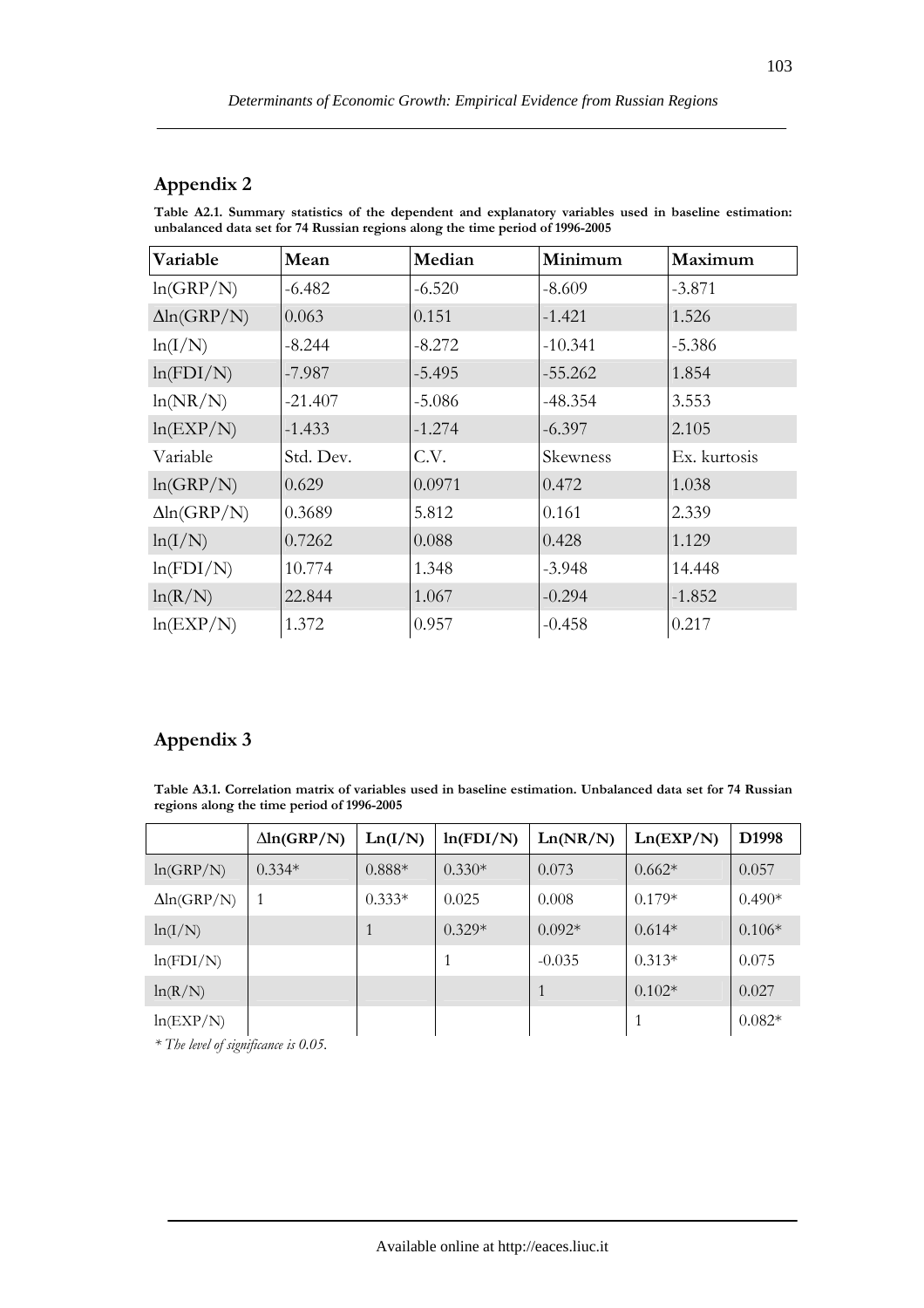#### **References**

- Arellano M., Bond S. (1991). 'Some tests of specification for panel data. Monte Carlo evidence and an application to employment equations', *Review of Economic Studies*, 58, 277– 297
- Awokuse T. (2007). 'Causality between exports. Imports, and economic growth: Evidence from transition economies', *Economic Letters*, 94, 389-395
- Baltagi B. (2002), *Econometric Analysis of Panel Data*, New York, Wiley
- Balyasubramanyam N., Salisu M., Sapsford D. (1996), 'Foreign direct investment and growth in EP and IS countries', *The Economic Journal*, 106, 92-105
- Barro R. (1991), 'Economic growth in a cross section of countries', *Quarterly Journal of Economics*, 106, 407-442
- Barro R., Lee J. (1994), 'Sources of Economic Growth', *Carnegie-Rochester Conference on Public Policy*, 40, 56-79
- Barro R., Sala-I-Martin X. (1995), *Economic growth*, New York, McGrow-Hill. Inc.
- Bende-Nabende A., Ford L. (1998), 'FDI Policy adjustment and endogenous growth: multiplier effects from a small dynamic model for Taiwan: 1959-1995', *World Development* 26, 7, 1315- 1330
- Berkowitz D., DeJong D. (2003), 'Policy reform and growth in post-Soviet Russia', *European Economic Review*, 47, 337 – 352
- Blinder A. (1973), 'Wage discrimination: reduced form and structural estimates', *Journal of Human Resources*, 8, 4, 436-455
- Bond S. (2002), 'Dynamic Panel Data Models: A Guide to Micro Data methods and Practice', *Cemmap Working paper* No 02/9, Department of Economics, Institute for Fiscal Studies, London, Wired at http://cemmap.ifs.org.uk/wps/cwp0209.pdf
- Borenstein E., Gregorio J., Lee J. (1998), 'How does foreign direct investment affect economic growth?', *Journal of International Economics*, 45, 115-135
- Cai F., Wang D., Du Y. (2002), 'Regional disparity and economic growth in China: The impact of labor market distortions', *China Economic Review*, 13, 197-212
- Carcovic M., Levine R. (2002), *Does foreign Direct Investment accelerate Economic growth?*, University of Minnesota Working paper
- Caselli F., Esquivel G., Lefort F. (1996), 'Reopening the convergence debate: A new look at cross-country growth empirics', *Journal of Economic Growth*, 1, 1-23
- Demurger S. (2001),'Infrastructure Development and Economic Growth: An Explanation for Regional Disparities in China', *Journal of Comparative Economics*, 29, 95-117
- Dunning J., Narula R. (1996), *Foreign Direct Investment and Government*, London, Routledge
- Fischer S., Sahay R., Vegh C. (1998), 'From transition to market: evidence and growth prospects', *IMF Working Paper* 98/52
- Gylfason T. (2000),' Resources. agriculture. and economic growth in economies in transition', *Kyklos*, 53, 545–580
- Gylfason T. (2001a), 'Natural resources. education. and economic development', *European Economic Review*, 45, 847–859
- Gylfason T. (2001b), 'Nature, power and growth', *Scottish Journal of Political Economy*, 48, 558–588
- Havrylyshyn O. (2001), 'Recovery and growth in transition: a decade of evidence', *IMF Staff Papers*, 48, 53-87